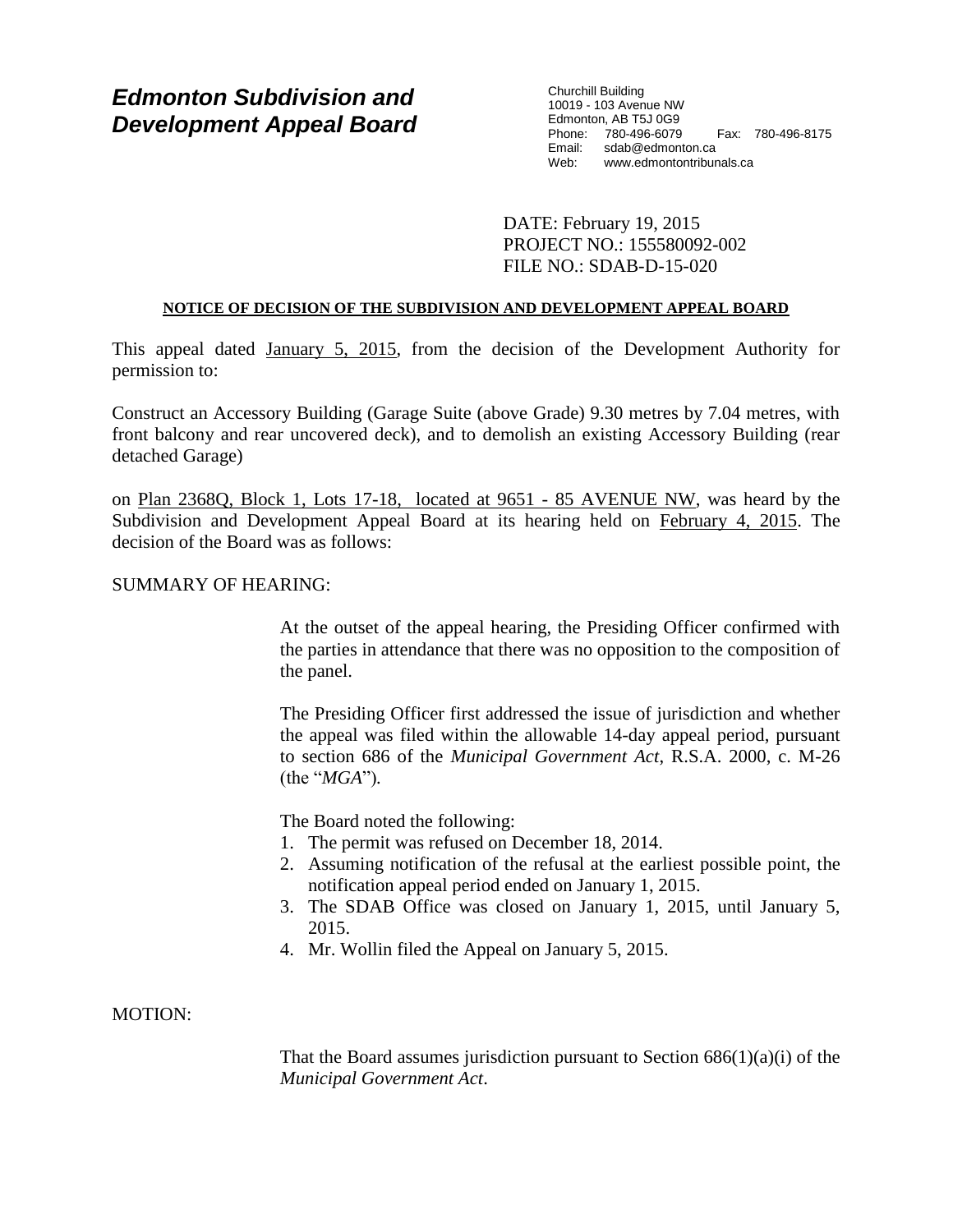The Board finds the following:

1. Based on the evidence provided, the Board determined that the appeal was filed on January 5, 2015. Therefore, pursuant to section 22(2) of the *Interpretation Act*, R.S.A. 2000, c. I-8 and section 686(1)(a)(i) of the *MGA*, the appeal was filed within the allowable 14 days.

#### SUMMARY OF HEARING CONTINUED:

The Board heard an appeal of the decision of the Development Authority to refuse an application to construct an Accessory Building (Garage Suite (above Grade) 9.30 metres by 7.04 metres, with front balcony and rear uncovered deck), and to demolish an existing Accessory Building (rear detached Garage), located at 9651 – 85 Avenue NW. The subject site is zoned RF2 Low Density Infill Zone and is within the Mature Neighbourhood Overlay. The development permit was refused due to an excess in maximum allowed Height, an excess in maximum allowed Floor Area, a proposed roof top deck/sod roof which is not permitted, a proposed balcony which faces into the Rear Yard, an excess in maximum permitted Site Coverage of Accessory buildings and failure to meet the location criteria for a Garage Suite.

Prior to the hearing, the Appellant submitted documentation to support the appeal, which included a written submission with photographs and the results of a canvassing effort in the neighbourhood.

Prior to the hearing, the Board received a written submission from the Development Authority dated January 26, 2015.

The Board notes that one letter was received in opposition to the proposed development from the adjacent property owner to the west of the subject Site.

The Board heard from Mr. Wollin, the Appellant, who made the following points:

- 1. He wants to build his retirement home.
- 2. He canvassed the neighbourhood and received 12 signatures from neighbouring property owners in support of the proposed development.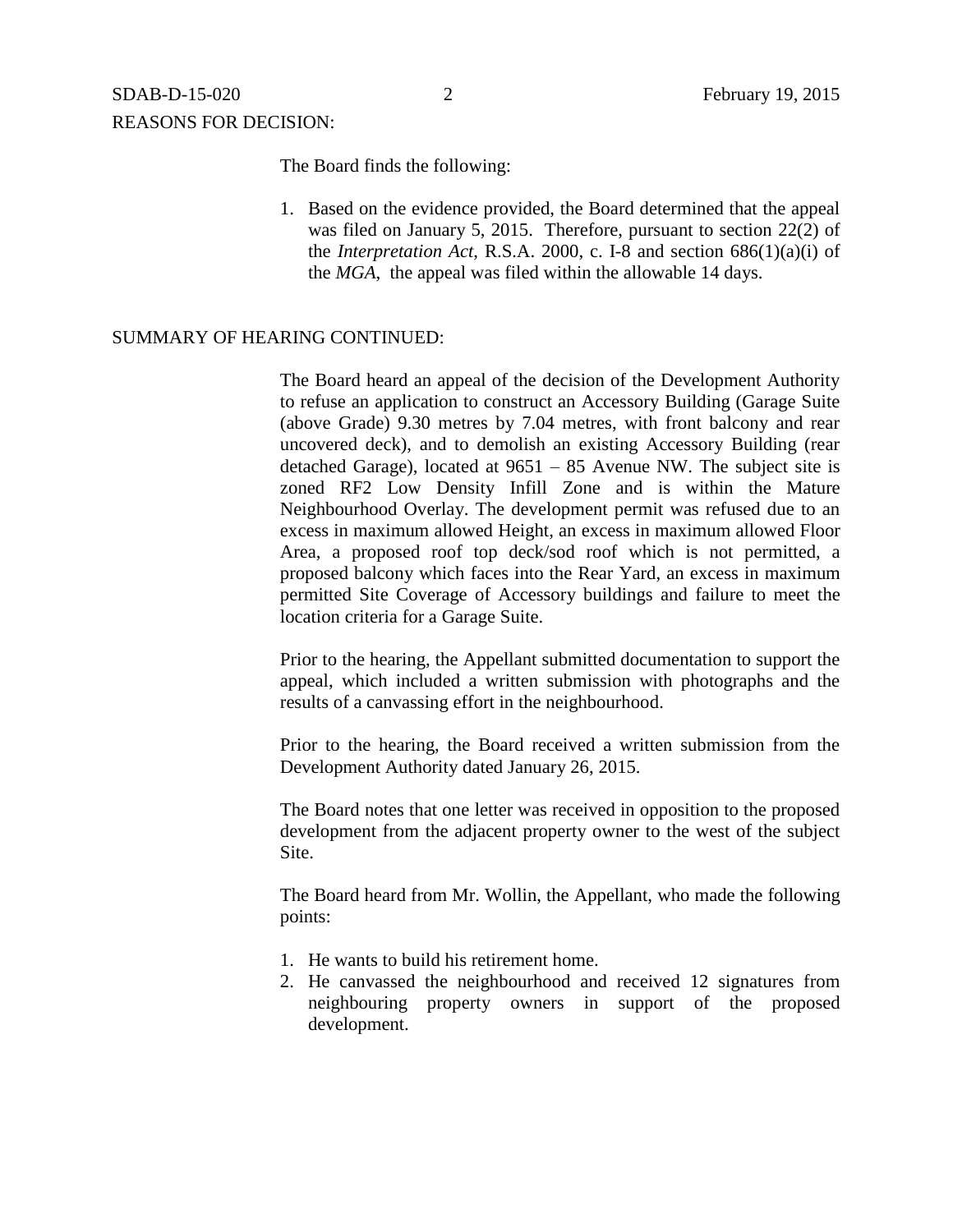- 3. The proposed development has architectural interest and was designed as a green initiative.
- 4. There is no fence between his property and the adjacent property to the west; however, there is a spruce tree on the adjacent property which will provide screening of the proposed development.
- 5. The adjacent property to the east is abandoned and has been that way for over ten years.
- 6. The property is located in an area that supports increased urban density.

The Board then heard from Mr. Frost, the architect, who made the following points:

- 1. The plans for the proposed development started three years ago.
- 2. The roof Height could be reduced to meet the Bylaw by replacing proposed 9 foot ceilings with 8 foot ceilings in the Garage and the Garage Suite.
- 3. The balcony will be used for extra amenity space, a BBQ, and the basic look of a balcony.
- 4. He would be agreeable to providing screening.
- 5. The flat roof is a green roof and works toward a natural ecosystem.
- 6. The back deck improves the look of the building.
- 7. The overage in Site Coverage was his oversight because his drafting program measured to the centre of the walls rather than to the outside edge. It could be reduced to meet the Bylaw.
- 8. He reviewed the reasons for refusal and stated that the City of Edmonton Executive Committee is currently working on amending the regulations for Garage Suites.
- 9. They may be ahead of their time as they applied for a development permit application prior to the anticipated changes to the Edmonton Zoning Bylaw.

In response to questions by the Board, Mr. Wollin and Mr. Frost provided the following information:

- 1. Demolition of the current Single Detached House was considered as an alternative, but due to the cost the proposed Garage Suite is a preferable option.
- 2. The current Single Detached House was built in 1942 and has been extensively renovated.
- 3. Mr. Wollin intends to rent out the Single Detached House and reside within the Garage Suite.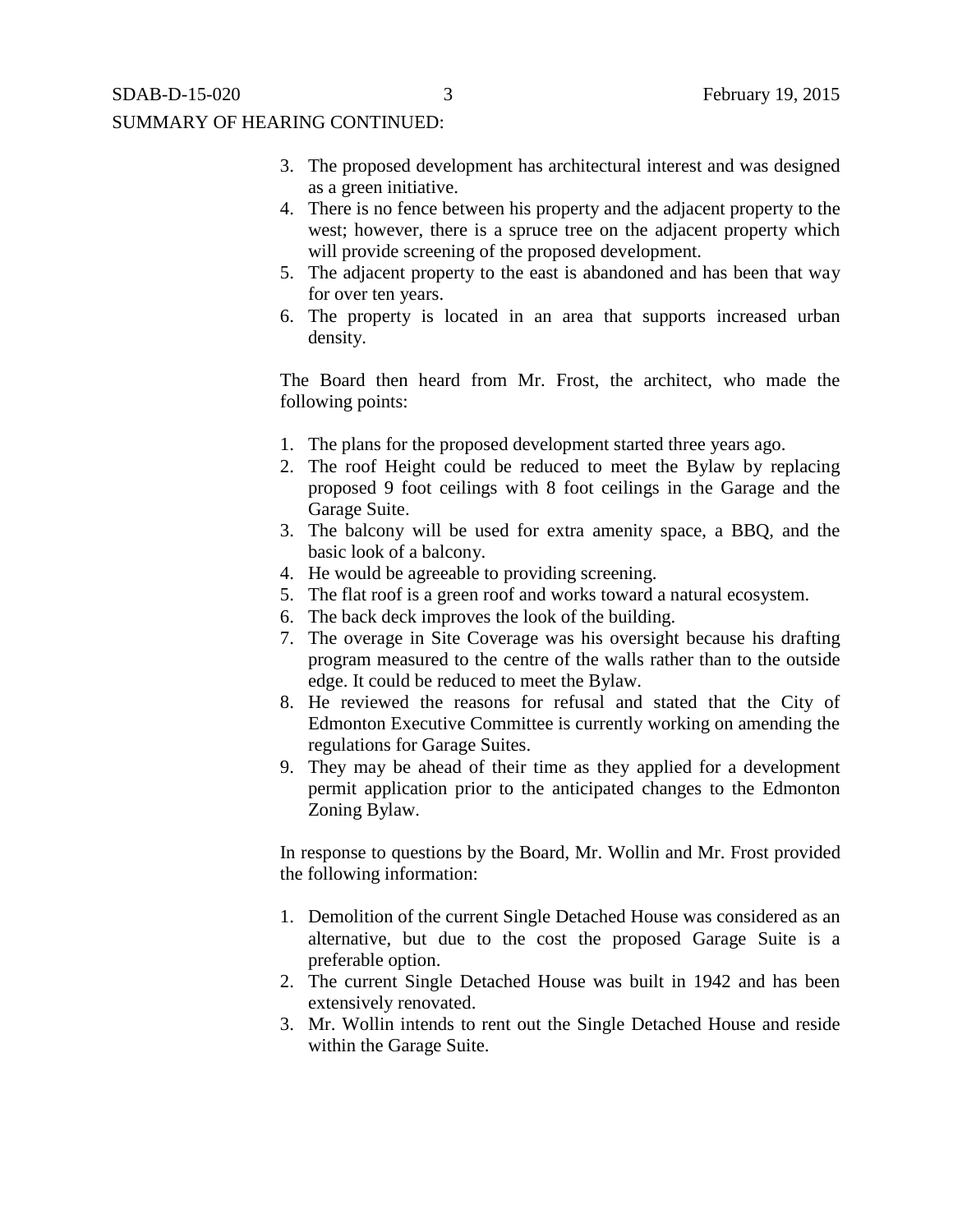#### SUMMARY OF HEARING CONTINUED:

- 4. The subject Site is considerably larger than other parcels in the area and the proposed courtyard between the Garage Suite and the Single Detached House will have natural light.
- 5. There are two existing Garage Suites in the area pictured in their submission.
- 6. In their opinion, the proposed design reflects future developments in the area.
- 7. They could reduce the Height of the Garage Suite if required.
- 8. They agreed that four of the six reasons for refusal would not be affected by the proposed changes to the Edmonton Zoning Bylaw, and would still require variances.
- 9. When asked how the proposed Garage Suite is incidental or subordinate to the Single Detached House, they stated that the Garage Suite is less of an incursion on the subject Site than the Single Detached House.
- 10. Due to the nature of a sod roof, the roof material is thicker than the typical materials.
- 11. There will be a solid railing or parapet wall around the proposed development.
- 12. They do not know the Height of the bungalow.
- 13. They understand that additional screening may be required on the rooftop deck, and that the structure could appear larger if additional screening or a railing is required for safety purposes.The distance from the garage slab to the roof deck is approximately 6 metres. Above the roof deck is a parapet wall approximately 1.1 metres high.
- 14. There are three two-Storey Garages on the block.

The Board then heard from Mr. Sheahan, representing the Sustainable Development Department, who made the following points:

- 1. The Appellant submitted a similar development permit application approximately three years ago.
- 2. Subsequent to the submission of the previous application, the Use class definition of Garage Suite was amended to include regulations and allow for increased infill developments.
- 3. The design of the proposed development includes items in keeping with the intent of the Edmonton Zoning Bylaw.
- 4. As the Development Officer, he does not have the authority to approve the excess in the allowable Height.
- 5. The City of Edmonton Executive Committee will be reviewing the regulations for Garage Suites in the near future.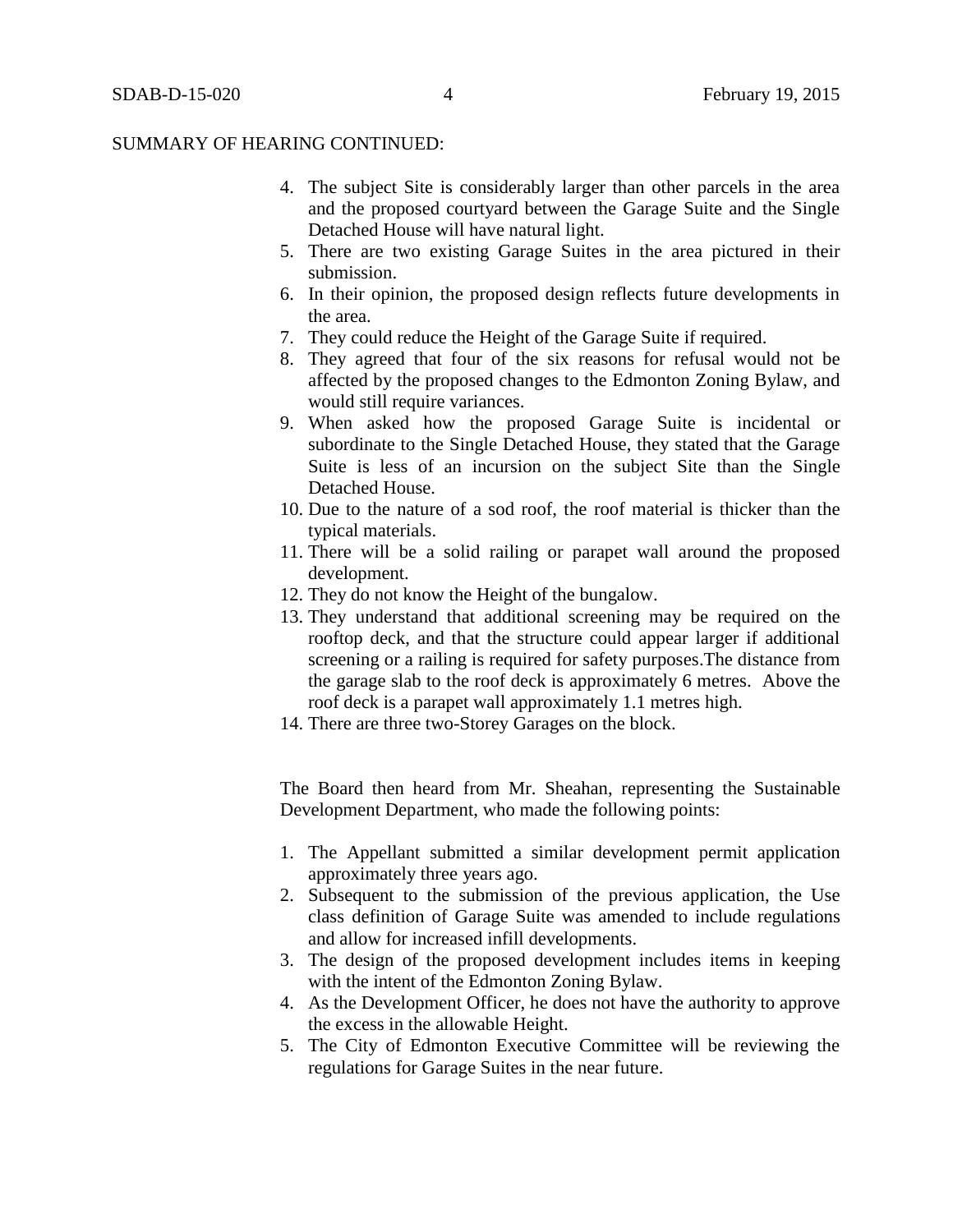#### SUMMARY OF HEARINCONTINUED:

6. The proposed design has a roof top patio intended to be used for living space.

The Board recessed for a short time so the Development Authority could provide the Board with additional calculations.

Upon reconvening, Mr. Sheahan made the following points:

- 1. The Height of the Single Detached House to the ridge of its roof from the average Grade is approximately 5.7 metres.
- 2. The parapet wall is exempt from the Height calculation for the Garage Suite.
- 3. While he believes the Appellant is genuine in his intent to use the roof top patio as a garden, regulating the use once approved raises a concern.
- 4. Future developments will be limited by the total Site Coverage regulation.
- 5. Garage Suites are often designed with exterior stairwell access in the rear yard which creates a privacy concern. Here the space will be used intermittently as a second Storey balcony and is too small to be considered an amenity area so it is less of a concern.

In response to questions by the Board, Mr. Sheahan provided the following information:

- 1. If he had the authority to approve the proposed development and grant the variance in Height, any such approval would be conditional on the Community Consultation.
- 2. The proposed development appears to be higher with the parapet wall, which increases the massing of the building.
- 3. If the roof top space was occupied by solar panels it would not be useable it would not be considered a deck on a Garage Suite roof and there would be no contravention of Section 87.9 of the Edmonton Zoning Bylaw.

The Board then heard from Mr. Veale, who was speaking on behalf of a the property owner immediately adjacent to the west of the subject Site. Mr. Veale made the following points:

1. He reviewed the letter of objection submitted by the adjacent property owner to the immediate west of the subject Site.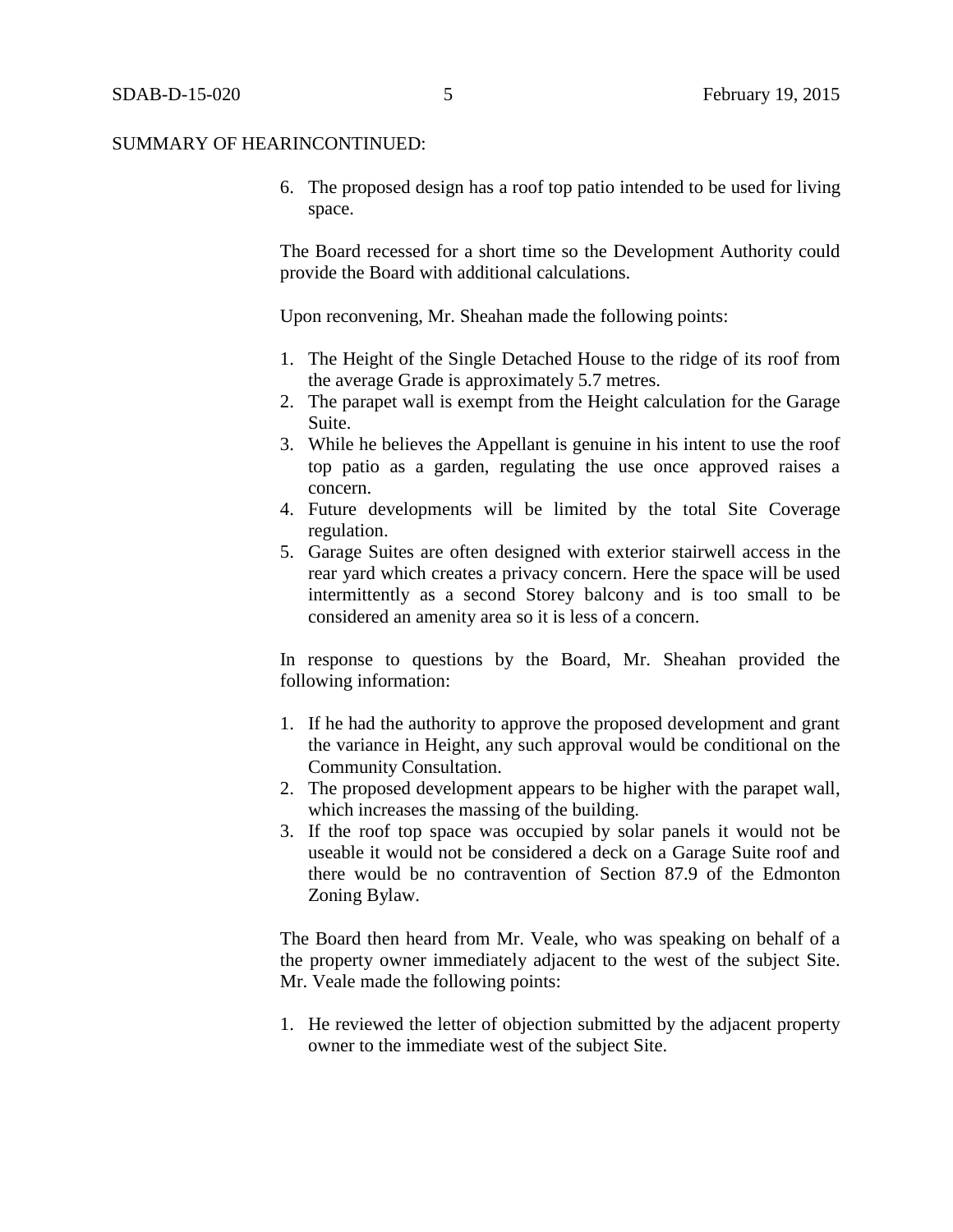#### SUMMARY OF HEARINCONTINUED:

- 2. The adjacent property owner is particularly concerned that the second Storey balcony, will overlook his back yard and will impact privacy.
- 3. He is also concerned about future activities on the roof top patio which will impact his privacy.
- 4. The proposed development is too high and will interfere with the adjacent property owner's patio area.

The Board then heard from Ms. Roubalik who made the following points:

- 1. Her house is south of the subject Site across the rear Lane. She has lived in this home for 26 years.
- 2. She is not opposed to Garage Suites in the neighbourhood, but is opposed to the variances being requested including the Height of the proposed development.
- 3. Although the parapet wall is exempt in the Height calculations, it is not exempt from her line of vision. The parapet wall will have a visual impact on her property.
- 4. Nine-foot ceilings in both the Garage and Garage Suite are excessive.
- 5. The Appellant is pushing the Bylaw limits and over building at her expense and the expense of other adjacent neighbours.
- 6. A Garage Suite should not be used as a Principal Dwelling.
- 7. She enjoys her yard and the proposed development will negatively affect her property. The rear balcony and the roof top deck will overlook her property.
- 8. In her opinion, people should not be allowed to overbuild on their property.
- 9. While sunlight on her property will not be affected by the proposed development, she is concerned it will be an issue for others.

In rebuttal, Mr. Wollin provided the following information:

- 1. He summarized his efforts to provide privacy to the neighbouring property and is willing to provide screening if necessary.
- 2. The Garage Suite is close to what is allowed and the outdoor landing with the stairwell leading to the sod roof was designed to minimize impact on the living space.

#### DECISION:

that the appeal be DENIED and the decision of refusal by the Development Authority CONFIRMED.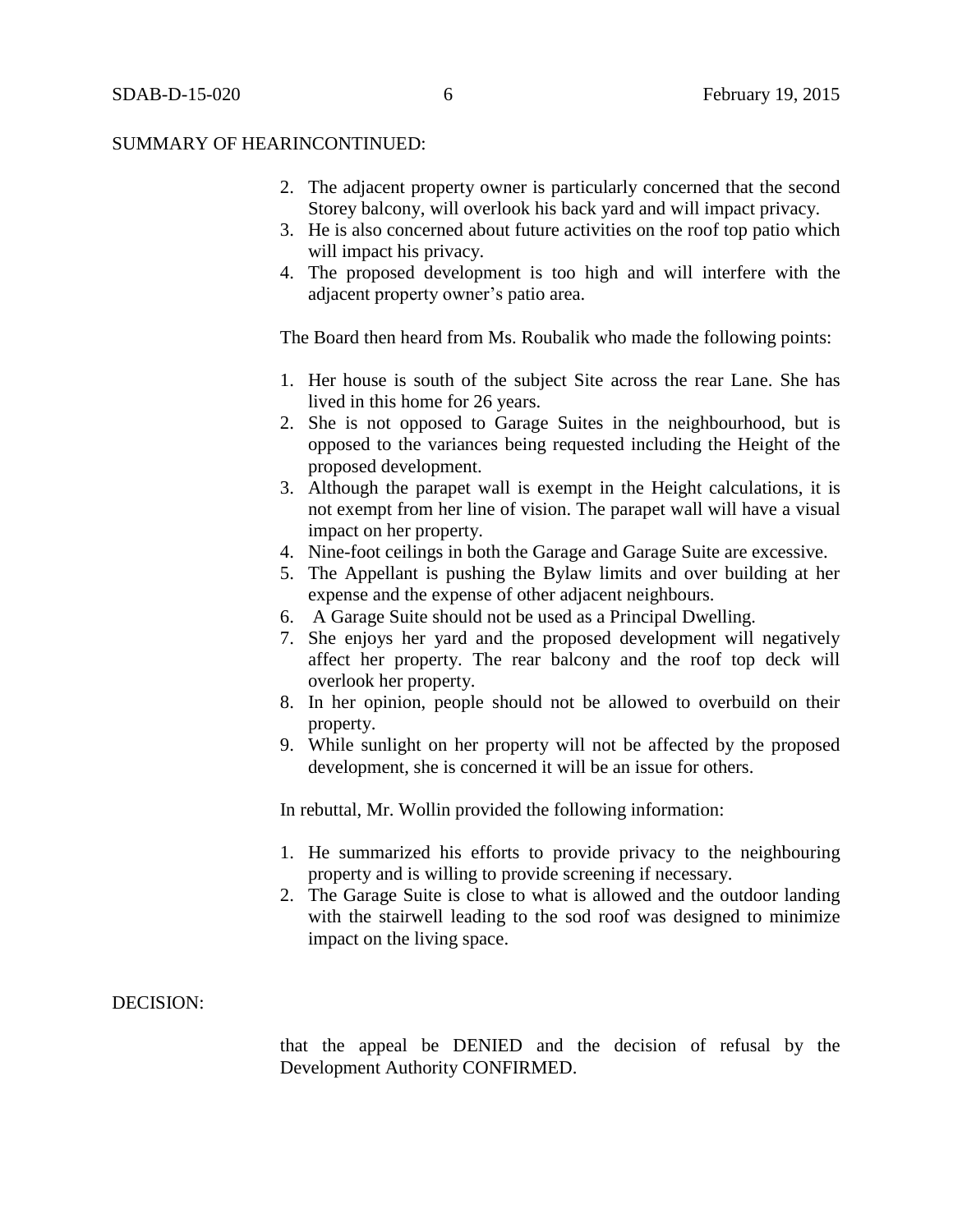#### REASONS FOR DECISION:

The Board finds the following:

- 1. The Board acknowledges there may be changes coming to the Edmonton Zoning Bylaw regarding Garage Suites; however, the Board must consider this appeal based on the current Edmonton Zoning Bylaw.
- 2. The proposed development is a Discretionary Use in the RF2 Low Density Infill Zone.
- 3. The proposed development requires six variances to the current Zoning Bylaw which create cumulative impacts for neighbouring properties, particularly for the adjacent properties.
- 4. The proposed development exceeds the maximum allowable limits of the Zoning Bylaw for Height, Floor Area, and Site Coverage.
- 5. In addition, the proposed development is located on an interior lot; includes a wraparound second Storey balcony oriented toward the rear yard of the site and toward an adjacent rear yard to the west; and a rooftop deck accessible by an exterior staircase oriented toward an adjacent rear yard to the west.
- 6. The Board accepts the evidence of the adjacent neighbours that the location and orientation of the second Storey balcony and the existence of a roof top deck will negatively impact their privacy.
- 7. Inclusion of a rooftop deck to be used as a garden involves the addition of a parapet wall. The Board accepts the estimate of the Appellant that this parapet wall adds approximately 1.1 metres to the calculated 6.03 metres Height of the Garage Suite. The Board accepts the submissions of the adjacent neigbours that the parapet wall will add to the visual massing and sunshadowing of the building. These impacts will be further increased if additional privacy screening is added to the rooftop deck.
- 8. The Board notes the privacy and sunlight concerns of the immediately adjacent property to the west are increased as the Garage Suite has been moved forward on the subject Site to accommodate the required third tandem parking stall on the rear driveway.
- 9. No sunlight study was provided by the Appellant to show the impact of the proposed development or the variance to Height.
- 10. While the total Site Coverage will be under the 40 percent, the proposed development requires a relaxation of the 12 percent maximum in Site Coverage for an Accessory Building.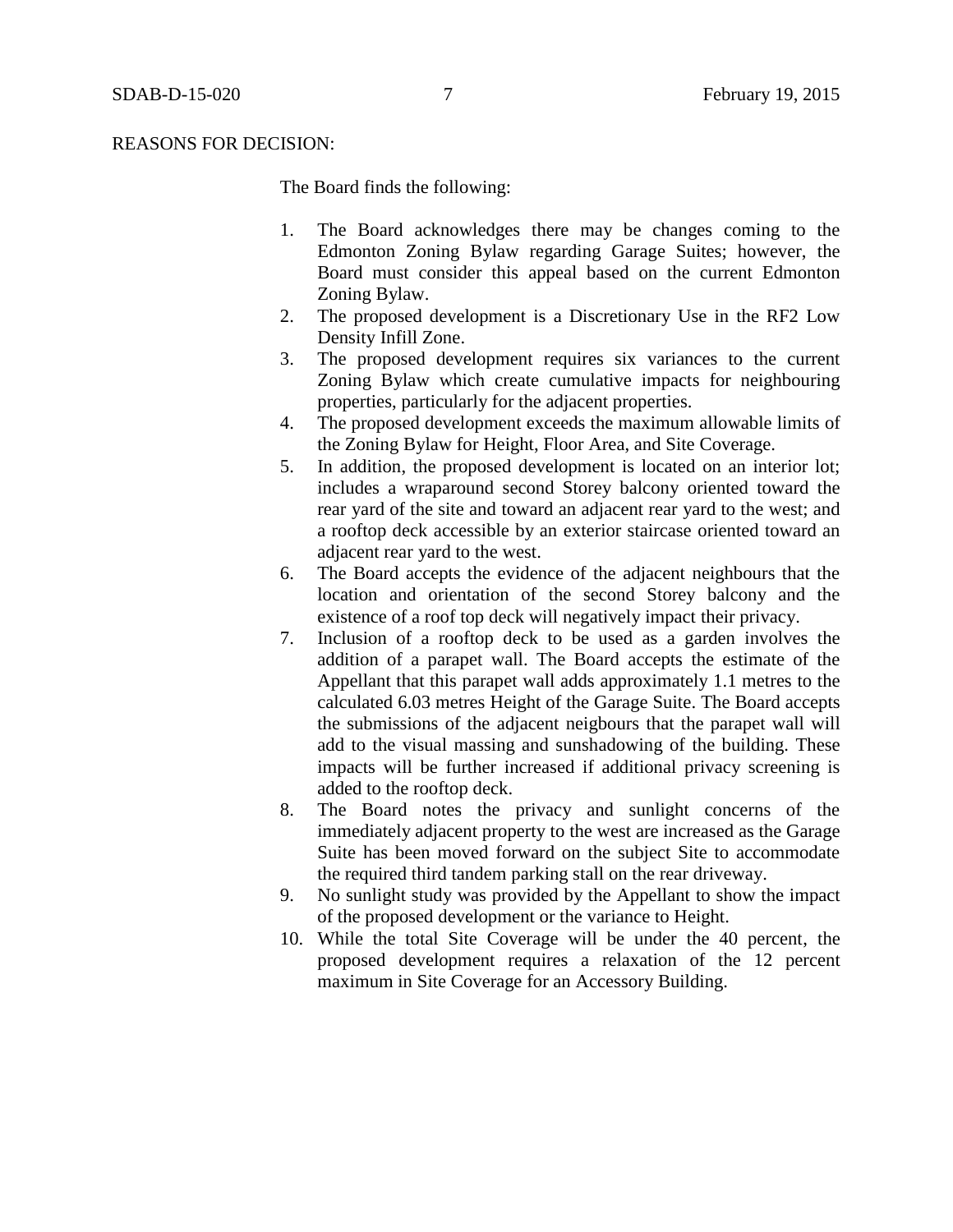#### REASONS FOR DECISION CONTINUED:

- 11. The 12 percent maximum for Site Coverage is designed to ensure the subordinate nature of an Accessory Building. In this case, the Principal Building (94.2 square metres) and proposed Garage Suite (71.4 square metres) will be close in Site Coverage. In addition, the Garage Suite is taller than the Principal Dwelling. The Principal Dwelling is 5.7 metres to the ridge of its roof and the proposed Garage Suite with flat roof is 6.03 metres, not including the 1.1 metre parapet wall. Given these relative measurements, the Garage Suite will not appear subordinate to the Principal Dwelling.
- 12. The Strathcona Area Redevelopment Plan provides, "the general intent of the area is to maintain single family housing, to provide opportunity for a variety of architectural styles and designs and to ensure that new and renovated housing is compatible in mass and scale with existing housing, maintains sunlight and privacy on adjacent properties and retains the pedestrian oriented character of the front street."
- 13. The proposed development does not meet that general intent with respect to compatibility in mass and scale or maintaining sunlight and privacy for neighbouring properties.
- 14. The Board acknowledges the Appellant's efforts to conduct consultation as required under the Mature Neighbourhood Overlay and notes that the results submitted by the Appellant were mixed.
- 15. Owners of twelve of the 30 neighbouring properties within the notification zone did not object to the proposed development. Six of those twelve provided positive comments. One owner opposed the project. Seventeen owners were not reached or provided no response to the Appellant's request for feedback.
- 16. Subsequently, the adjacent and most affected neighbour to the west and the neighbour directly across the Lane to the south opposed the appeal.
- 17. The property immediately to the east has been abandoned for many years.
- 18. Based on the above, the Board, is not persuaded that the proposed development will not unduly interfere with the amenities of the neighbourhood nor materially interfere with and affect the use, enjoyment and value of neighbouring parcels of land.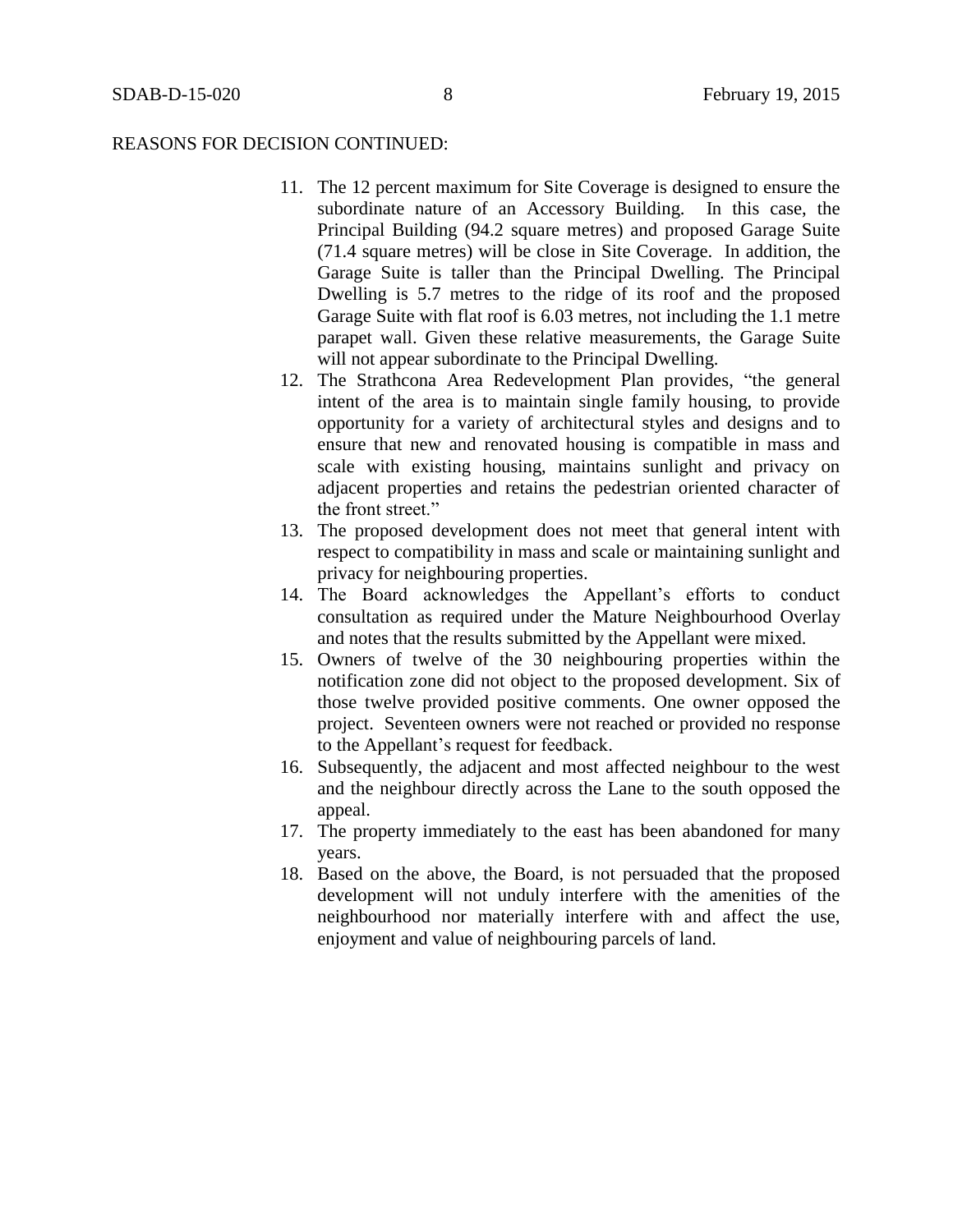# **IMPORTANT INFORMATION FOR APPLICANT/APPELLANT**

- 1. This decision may be appealed to the Alberta Court of Appeal on a question of law or jurisdiction under Section 688 of the Municipal Government Act, R.S.A. 2000, c. M-26.
- 2. When a decision on a Development Permit application has been rendered by the Subdivision and Development Appeal Board, the enforcement of that decision is carried out by the Sustainable Development Department, located on the 5th Floor, 10250 – 101 Street, Edmonton.

Ms. K. Cherniawsky, Presiding Officer SUBDIVISION AND DEVELOPMENT APPEAL BOARD

CC:

NOTE: Citizens can call 311, 24-hours a day, every day of the year for access to City of Edmonton information, programs and services.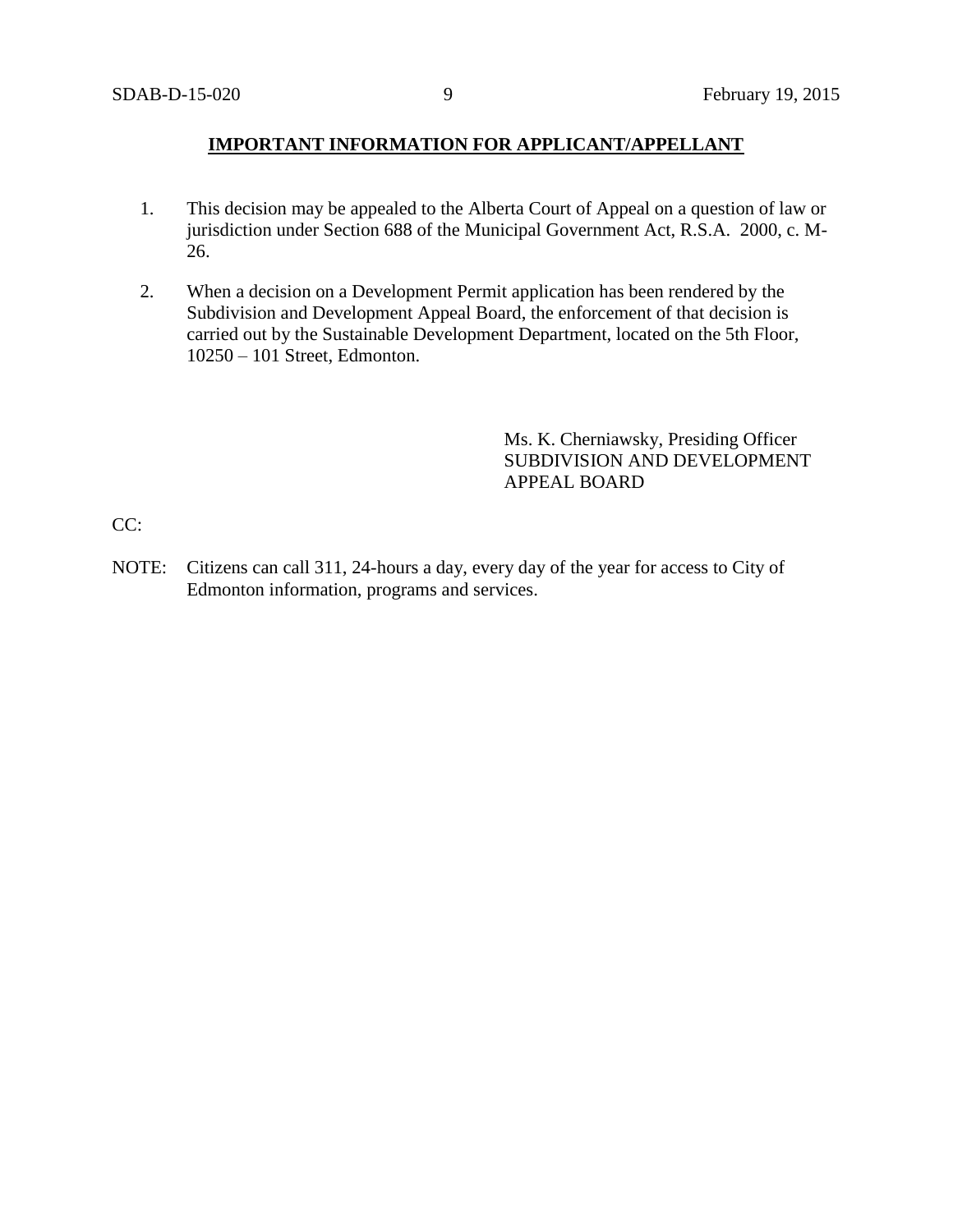# *Edmonton Subdivision and Development Appeal Board*

Churchill Building 10019 - 103 Avenue NW Edmonton, AB T5J 0G9 Phone: 780-496-6079 Fax: 780-496-8175 Email: sdab@edmonton.ca<br>Web: www.edmontontribur Web: www.edmontontribunals.ca

DATE: February 19, 2015 PROJECT NO.: 160906128-002 FILE NO.: SDAB-D-15-021

#### **NOTICE OF DECISION OF THE SUBDIVISION AND DEVELOPMENT APPEAL BOARD**

This appeal dated January 5, 2015, from the decision of the Development Authority for permission to:

Construct an Accessory Building (Shed, irregular shape, 3.96 metres / 2.74 metres by 6.10 metres), existing without permits

on Plan 0941013, Block 8, Lot 16A, located at 3435 - WEST LANDING NW, was heard by the Subdivision and Development Appeal Board at its hearing held on February 4, 2015. The decision of the Board was as follows:

#### SUMMARY OF HEARING:

At the outset of the appeal hearing, the Presiding Officer confirmed with the parties in attendance that there was no opposition to the composition of the panel.

The Presiding Officer first addressed the issue of jurisdiction and whether the appeal was filed within the allowable 14-day appeal period, pursuant to section 686 of the *Municipal Government Act*, R.S.A. 2000, c. M-26 (the "*MGA*")*.*

The Board heard from Mr. Jackson, the Appellant, who provided the following information with regard to the timing of filing the appeal:

1. He received the refused development permit by registered mail on December 23, 2015, and filed the appeal on January 5, 2015, as the SDAB Office was closed for the holiday season until January 5, 2015.

The Board then heard from Ms. Atkinson, representing the Sustainable Development Department, who provided the following information with regard to the timing of filing the appeal:

1. She was not aware of the exact date that the refused permit was sent.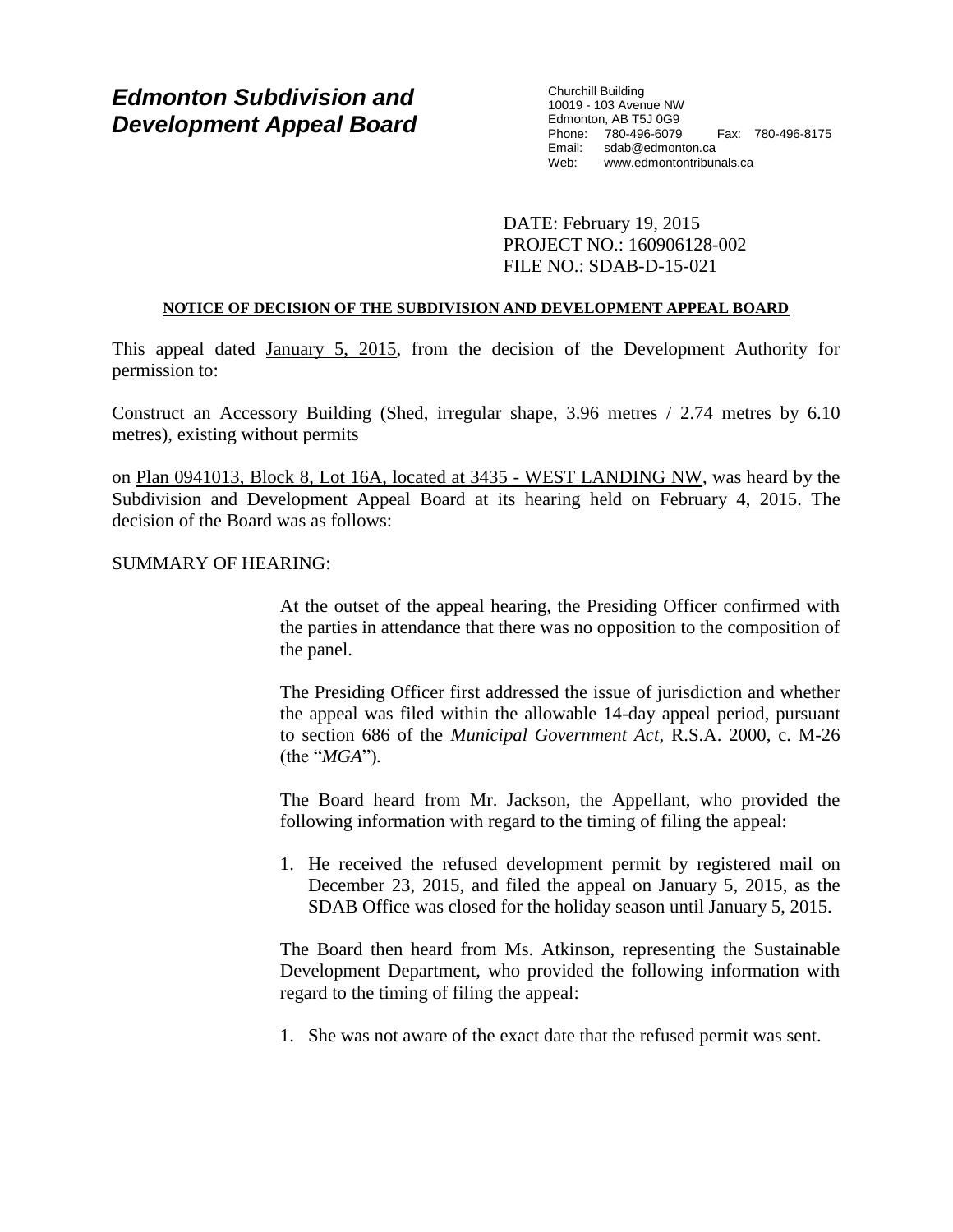MOTION:

That the Board assumes jurisdiction pursuant to Section  $686(1)(a)(i)$  of the *Municipal Government Act*.

## REASONS FOR DECISION:

The Board finds the following:

1. Based on the evidence provided, the Board determined Mr. Jackson received notice of the refusal on December 23, 2014, and the appeal was filed on January 5, 2015. Therefore, pursuant to section 686(1)(a)(i) of the *MGA*, the appeal was filed within the allowable 14 days.

## SUMMARY OF HEARING CONTINUED:

The Board heard an appeal of the decision of the Development Authority to refuse an application to construct an Accessory Building (Shed, irregular shape, 3.96 metres / 2.74 metres by 6.10 metres), existing without permits, located at 3435 – West Landing NW. The subject Site is zoned RSL Residential Small Lot Zone. The development permit application was refused because of a deficiency in the minimum required separation distance from the Side Lot Line and a deficiency in the minimum required separation distance from the Rear Lot Line.

Prior to the hearing, the Board received a written submission from the Development Authority dated January 13, 2015.

The Board notes that no letters were received in support or opposition to the proposed development.

The Board heard from Mr. Jackson, the Appellant, who made the following points:

- 1. He provided a photograph and a grading plan, marked Exhibit "A".
- 2. The reverse pie shaped lot hinders the placement of the existing shed.
- 3. He could not purchase a ready-made shed to fit the shape of the lot.
- 4. He was not aware that a development permit was needed for the shed. He also did not realize that the shed was considered an Accessory Building that required separation from the Side and Rear Lot Lines.
- 5. The shed is located within one foot of the property line which is consistent with other sheds in the neighbourhood.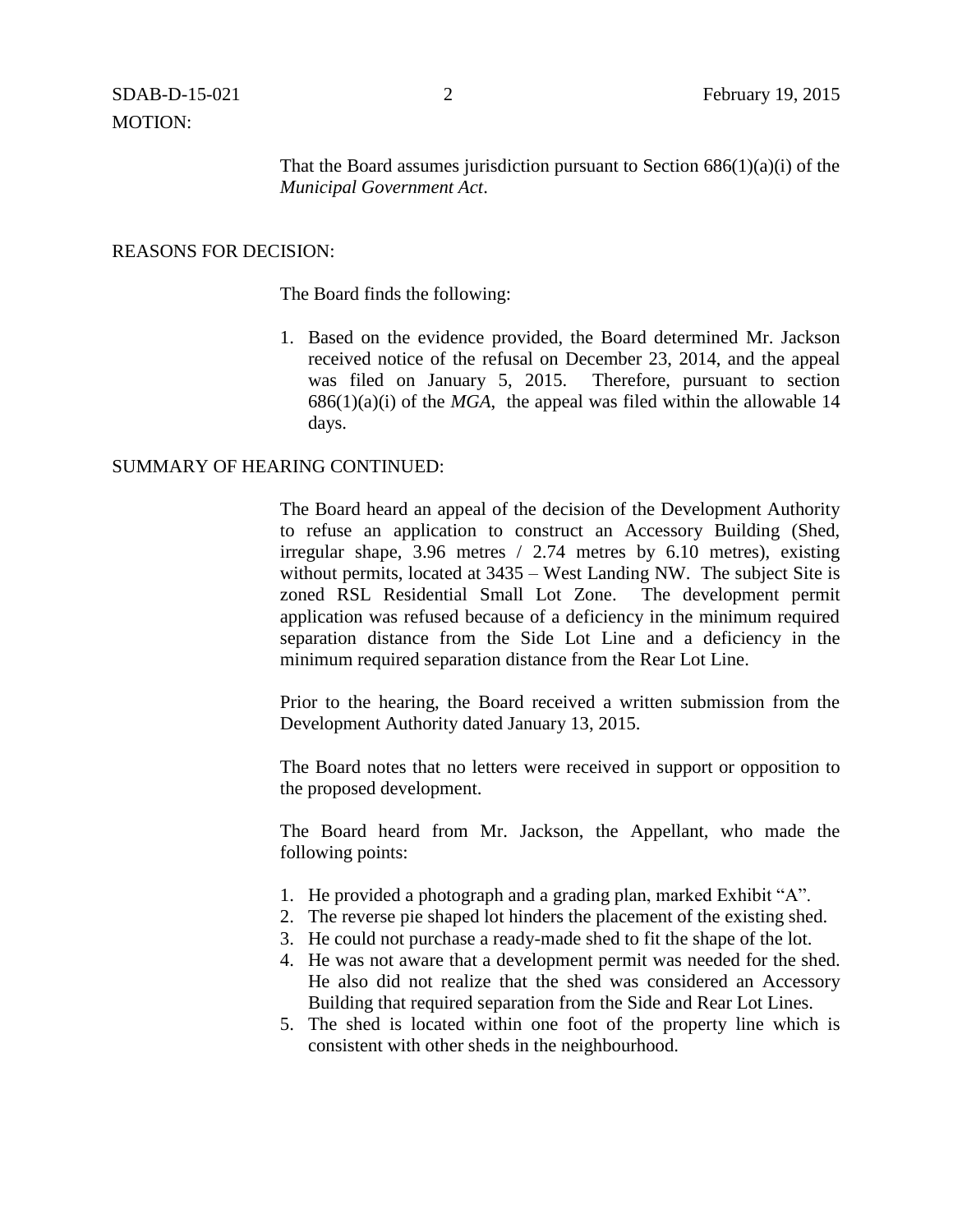#### SUMMARY OF HEARING CONTINUED:

- 6. The shed was designed to fully contain all snow and rain on his property.
- 7. The shed was built as low as possible to make it aesthetically pleasing.
- 8. The shed was finished with low maintenance siding to match the existing Principal Dwelling.
- 9. He confirmed that the shed roof slopes down from the back to the front and the entire yard slopes to the front.

In response to questions by the Board, Mr. Jackson provided the following information:

- 1. The shed is approximately 12 inches higher than the fence, which he thought was a six-foot high fence.
- 2. The back of the shed is higher than the front. The rear fence is eight feet high.
- 3. There have been no complaints to him regarding the existing shed and the neighbours can only see the eaves on the shed.
- 4. In his opinion, there is a hardship to build on the subject Site as the lot is a reverse pie shaped lot.
- 5. The eaves are horizontal and level with the shed, the roof extends to the fence line to prevent the accumulation of snow between the fence and the shed.
- 6. The back of the shed is eight feet high and the front is six feet high.
- 7. The custom tin roof will include decorative dormers at the front of the shed.

The Board then heard from Ms. Atkinson, representing the Sustainable Development Department, who made the following points:

- 1. The aerial photograph of the subject Site in her submission was incorrect.
- 2. She provided a new aerial photograph, marked Exhibit "B".
- 3. The review of the existing shed was prompted by a complaint from a neighbouring property owner.
- 4. The existing shed is twice the minimum size that triggers the requirement for a permit.
- 5. She could not grant the variances because the separation distance variance is substantial and she did not know the location of the eaves.
- 6. She asked the Appellant for an updated Real Property Report, but did not receive one and noted that the Board has been presented with a grading certificate, not a Real Property Report today.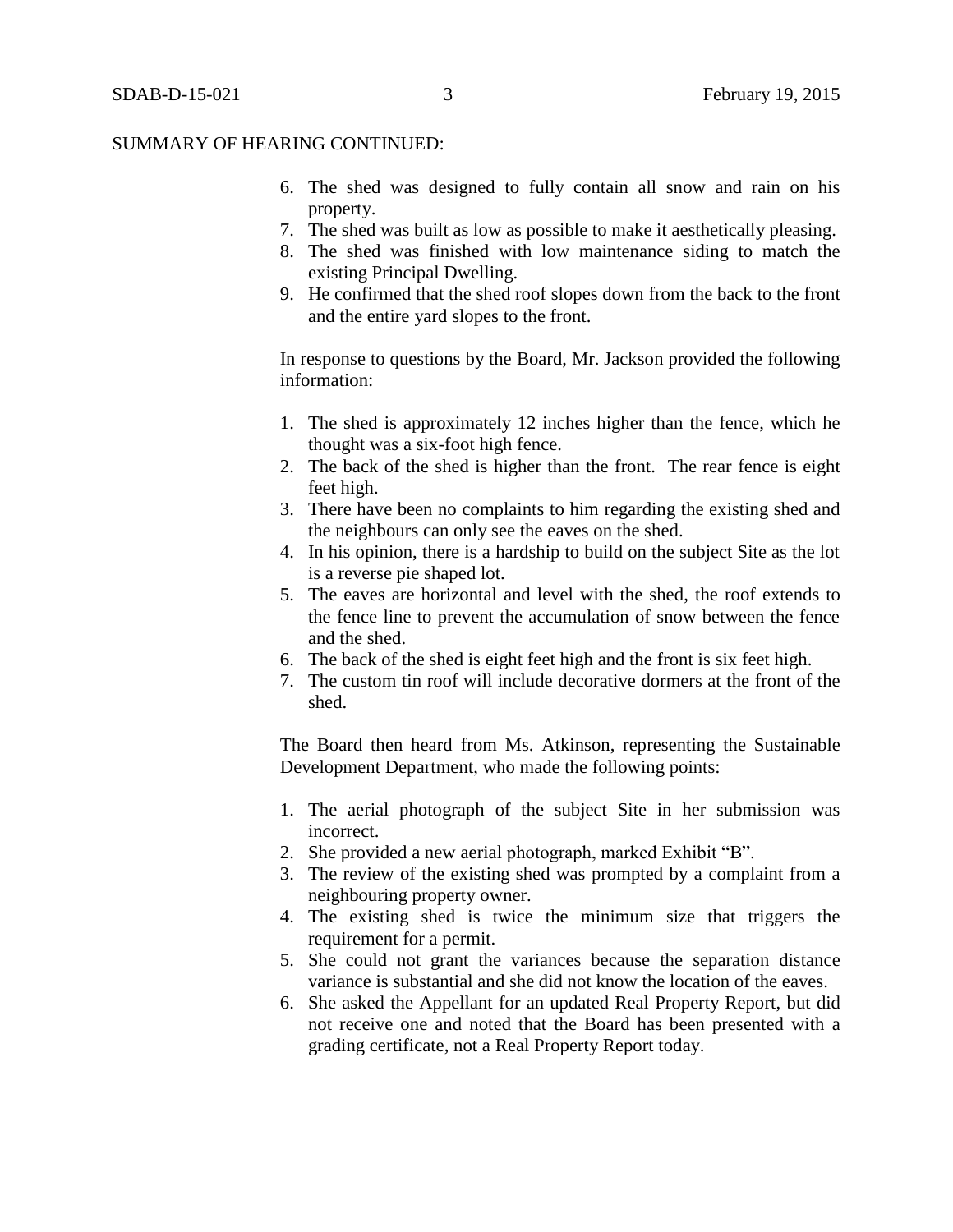In response to questions by the Board, Ms. Atkinson provided the following information:

- 1. She confirmed that even if she received this information earlier she would not have approved the proposed development.
- 2. She does not have any evidence of the extent to which the eaves or roof overhang projects into the separation distances from the Side and Rear Lot Lines.
- 3. In her opinion, with no Real Property Report, there is no hardship to the property owner.

The Board then heard from Mr. and Mrs. Routier, neighouring property owners in opposition to the proposed development, who together made the following points:

- 1. They were unhappy to be in attendance at the hearing as they want to be good neighbours.
- 2. They called the City within 24 hours of when the framing began.
- 3. The lot is a reverse pie lot and all they see from their window is a 12 foot by 24 foot shed which should not be allowed with the Edmonton Zoning Bylaw in place.
- 4. They showed the Board two digital photographs of the shed, one from the second floor of their house and the other from their backyard. They confirmed that the photos would be provided to the Board; however, copies have not been received.
- 5. They built their home according to the Edmonton Zoning Bylaw and feel that other property owners should do the same.
- 6. They are supporting the decision of the Development Authority.

In response to questions by the Board, Mr. and Mrs. Routier provided the following information:

- 1. The shed is located approximately one foot from the existing fence and the eaves and roof overhang do not project into their yard.
- 2. They intend to do some landscaping, which would mitigate the visibility of the roof of the shed if it was properly located.
- 3. They were surprised by the size of the shed.
- 4. They could not say if they experience any drainage issues directly resulting from the location of the shed and they have not noticed rain shedding onto their property from the roof of the shed.
- 5. They did not speak to their neighbour regarding the shed.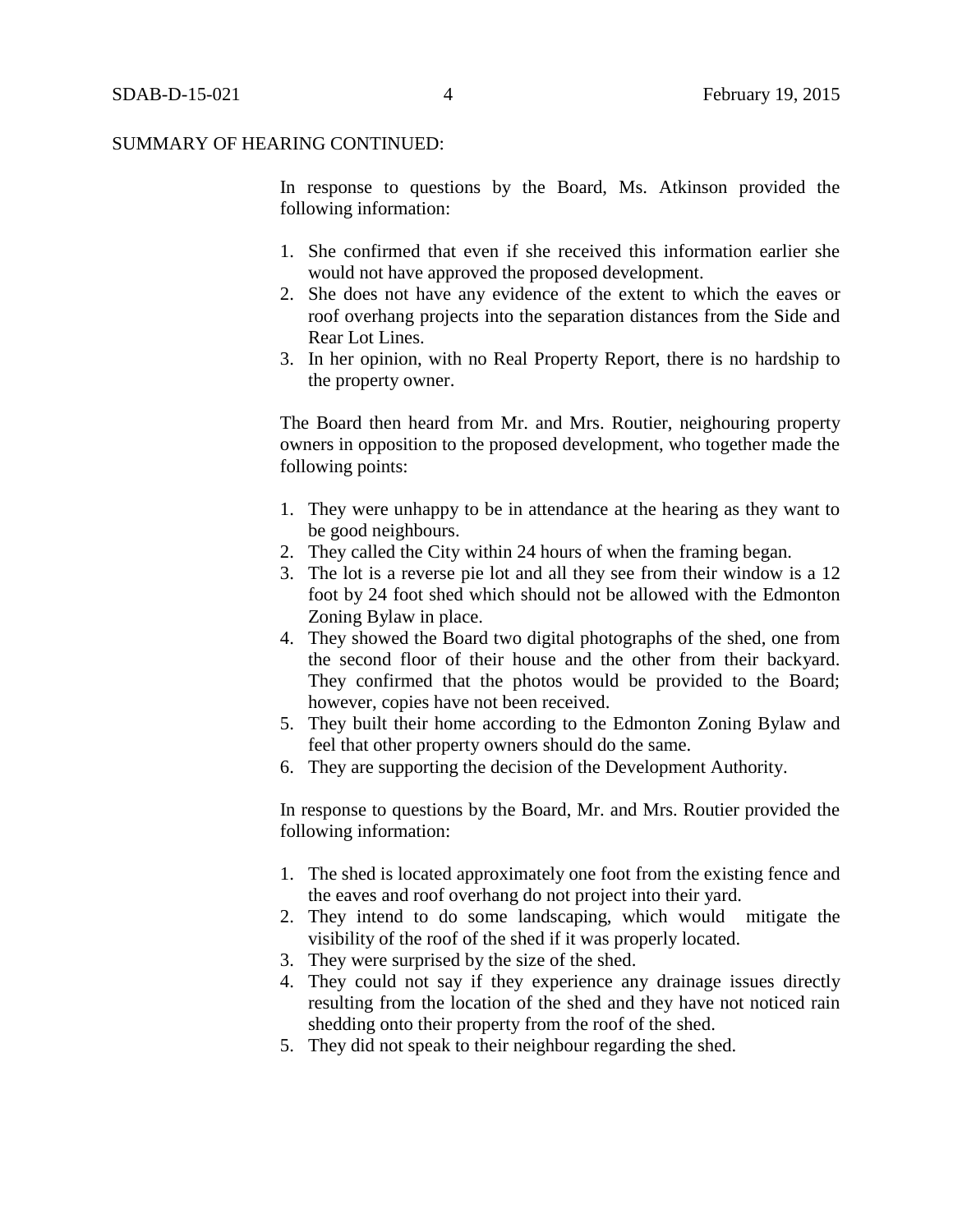#### SUMMARY OF HEARING CONTINUED:

In rebuttal, Mr. Jackson provided the following information:

- 1. The shed was designed to fit in the reverse pie shaped lot.
- 2. In his opinion, the existing shed is better than a commercial shed as it blends in with and matches the finishing of the existing house.
- 3. He applied for a development permit when the need for a development permit was brought to his attention.
- 4. He does not understand why there was no conversation with neighbouring property owners with regard to the existing shed as they have all done landscaping together.
- 5. He confirmed that the shed could not be dismantled and moved.
- 6. The stamped concrete in the rear yard extends to within 6 inches of the property line.

#### DECISION:

that the appeal be ALLOWED and the DEVELOPMENT GRANTED and

1. the deficiency of 0.60 metres in the minimum separation distance from the Side Lot Line required under Section 50.3(4)(b) be permitted; 2. the deficiency of 0.30 metres in the minimum separation distance from the Rear Lot Line required under Section 50.3(4)(d) be permitted; and 3. the requirements under Section 44(1)(a) concerning the projection of the eaves or roof overhang into required Setbacks and Separation spaces be waived.

The Board imposes the following conditions:

- 1. Eavestroughing shall be installed and drainage must take place entirely on subject property.
- 2. Eaves, eavestroughing and roof overhang shall not project past the Side Lot Line or Rear Lot Line.

#### REASONS FOR DECISION:

The Board finds the following:

1. The proposed development, a shed, is an Accessory building to a Permitted Use in the RSL Residential Small Lot Zone.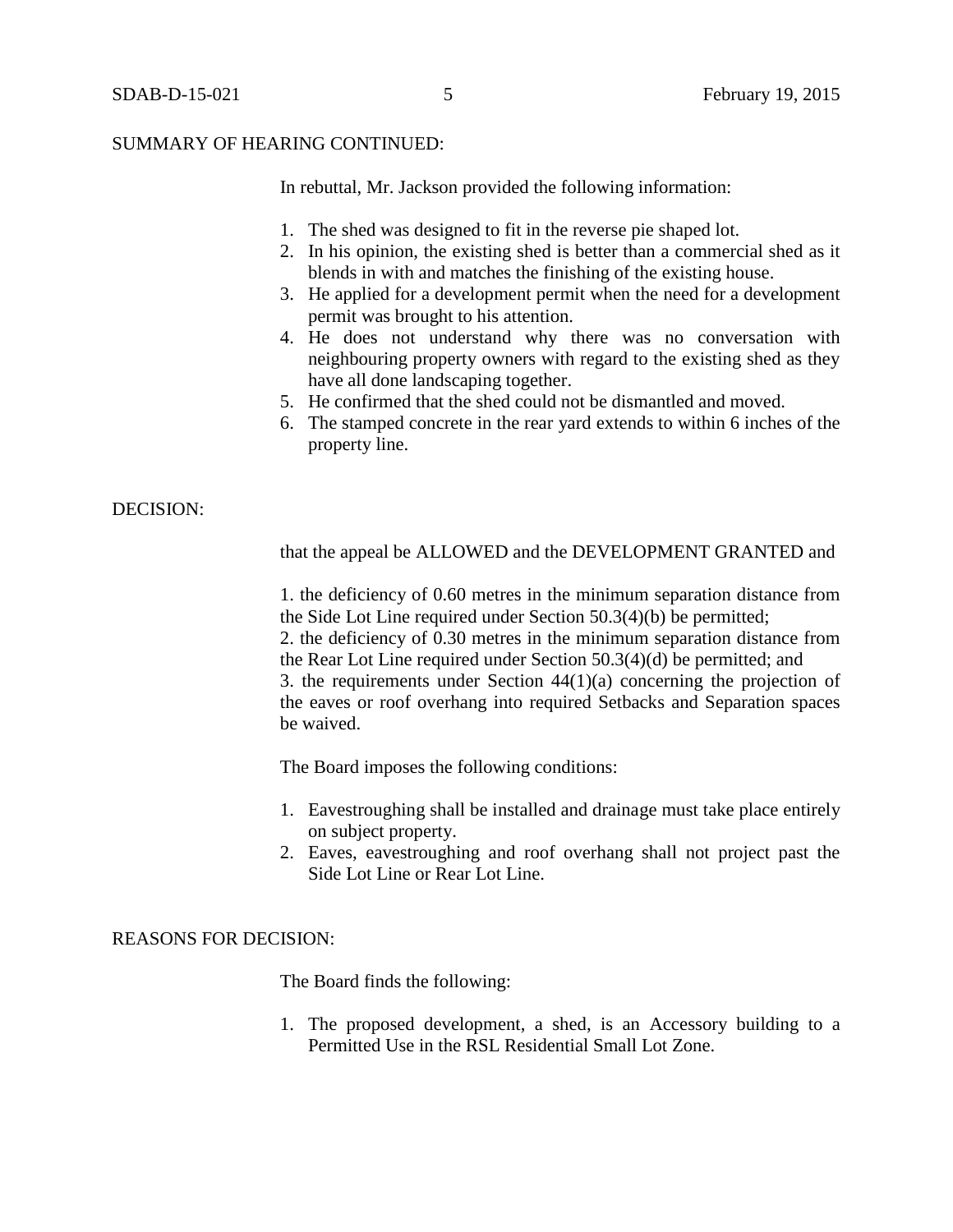## REASONS FOR DECISION CONTINUED:

- 2. The existing shed complies with all regulations of the Edmonton Zoning Bylaw other than the required the separation distances from the Side and Rear Lot Lines and the limits on eave or roof projections.
- 3. The only issue before the Board is the potential adverse effect of the proximity of the existing shed to the Side and Rear Lot Lines.
- 4. Based on photographic evidence submitted by the neighbouring property owner, the Board does not agree that shifting the existing shed 30 centimetres further from the Rear Lot Line and and 60 centimetres further from the Side Lot Line will impact the sight lines or amenities of the immediate adjacent property to the east. The Board finds that moving the existing shed to comply with the required Setbacks would increase the visual impact of the shed from the second floor of the neighbouring property to the northeast as the partial screening currently provided by the fence would be lessened.
- 5. Based on the evidence submitted, snow and water drainage from the roof of the existing shed is contained on the subject Site.
- 6. No correspondence was received from the immediately adjacent neighbor rear of the subject Site.
- 7. Based on the above, it is the opinion of the Board, that the proposed development will not unduly interfere with the amenities of the neighbourhood nor materially interfere with and affect the use, enjoyment and value of neighbouring parcels of land.

# **IMPORTANT INFORMATION FOR APPLICANT/APPELLANT**

- 1. **THIS IS NOT A BUILDING PERMIT.** A Building Permit must be obtained separately from the Sustainable Development Department, located on the 5th Floor, 10250 – 101 Street, Edmonton.
- 2. When an application for a Development Permit has been approved by the Subdivision and Development Appeal Board, it shall not be valid unless and until any conditions of approval, save those of a continuing nature, have been fulfilled.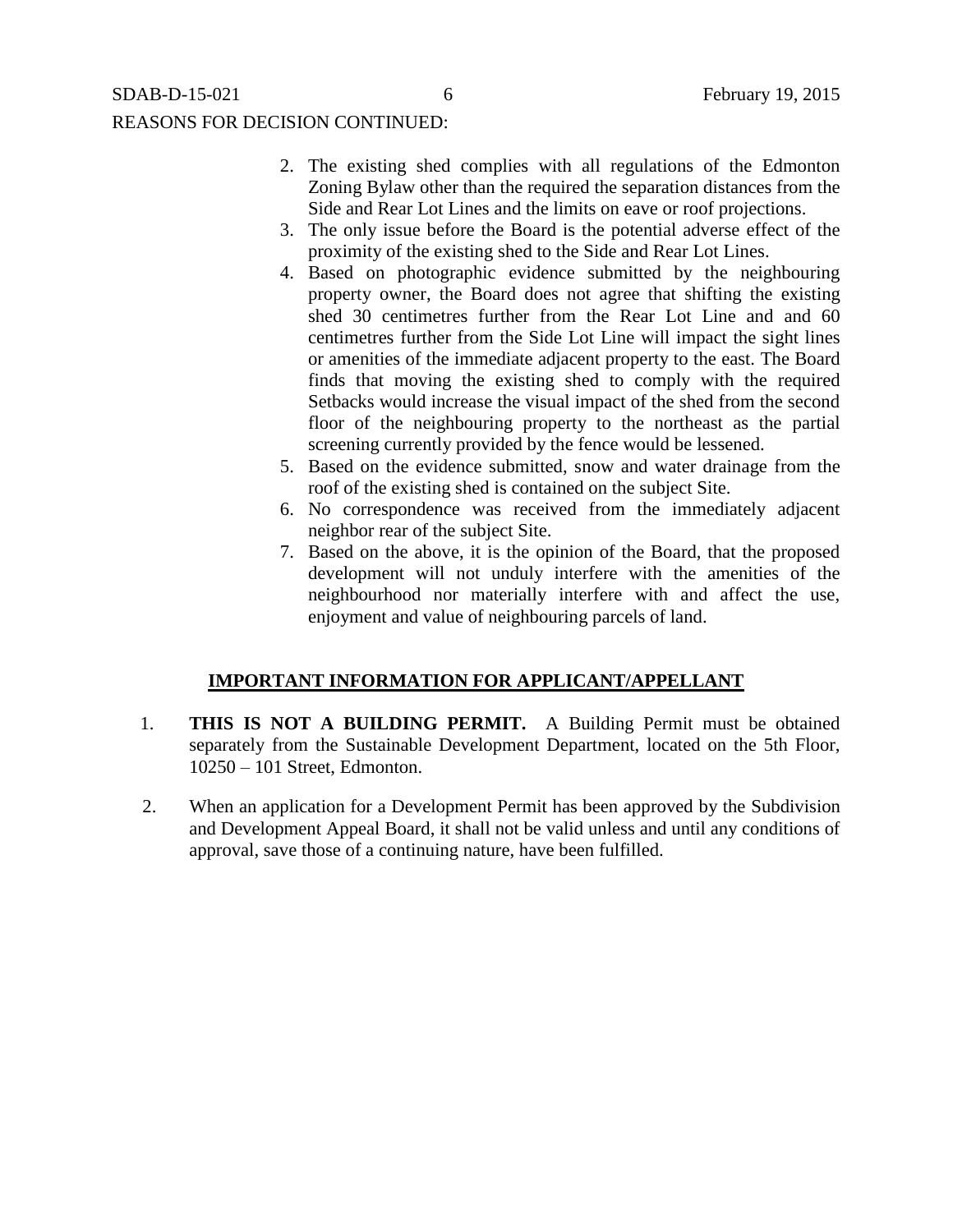- 3. A Development Permit shall expire and shall no longer be valid after one year from the date of approval of the Permit, if no construction has been initiated. However, if the permit holder is unable to proceed pending a court decision involving the proposed development, time shall not run until such proceedings are finally completed. For further information, refer to Section 22 of the Edmonton Zoning Bylaw, 12800.
- 4. Notwithstanding clause (3) above, if a Building Permit is issued for the development within the twelve month period, the Development Permit issued therefore shall not lapse unless and until the Building Permit so issued is cancelled or allowed to lapse by virtue of work not having commenced within the statutory minimum period.
- 5. This decision may be appealed to the Alberta Court of Appeal on a question of law or jurisdiction under Section 688 of the Municipal Government Act, R.S.A. 2000, c. M-26. If the Subdivision and Development Appeal Board is served with notice of an application for leave to appeal its decision, such notice shall operate to suspend the Development Permit.
- 6. When a decision on a Development Permit application has been rendered by the Subdivision and Development Appeal Board, the enforcement of that decision is carried out by the Sustainable Development Department, located on the 5th Floor, 10250 – 101 Street, Edmonton.

Ms. K. Cherniawsky, Presiding Officer SUBDIVISION AND DEVELOPMENT APPEAL BOARD

 $CC:$ 

NOTE: Citizens can call 311, 24-hours a day, every day of the year for access to City of Edmonton information, programs and services.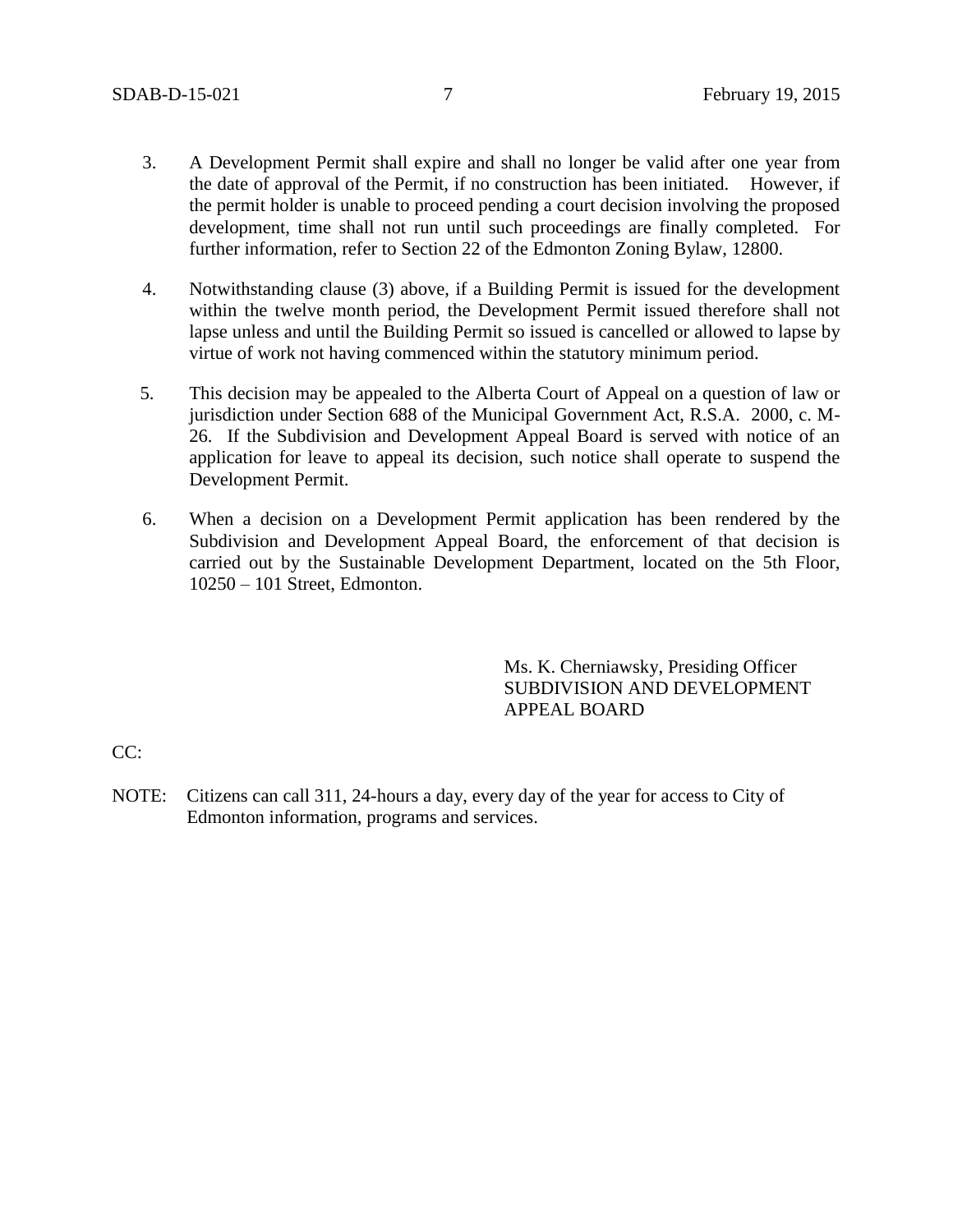# *Edmonton Subdivision and Development Appeal Board*

Churchill Building 10019 - 103 Avenue NW Edmonton, AB T5J 0G9 Phone: 780-496-6079 Fax: 780-496-8175 Email: sdab@edmonton.ca<br>Web: www.edmontontribur Web: www.edmontontribunals.ca

DATE: February 19, 2015 PROJECT NO.: 159667813-001 FILE NO.: SDAB-D-15-022

#### **NOTICE OF DECISION OF THE SUBDIVISION AND DEVELOPMENT APPEAL BOARD**

This appeal dated January 5, 2015, from the decision of the Development Authority for permission to:

Construct an Addition, exterior and interior alterations to an existing Single Detached House (addition: front attached Garage 6.68 metres by 9.75 metres, exterior alterations: demolish existing attached Garage and remove one window on right elevation)

on Plan 2136KS, Block 52, Lot 44, located at 6515 - Hardisty Drive NW, was heard by the Subdivision and Development Appeal Board at its hearing held on February 4, 2015. The decision of the Board was as follows:

# SUMMARY OF HEARING:

At the outset of the appeal hearing, the Presiding Officer confirmed with the parties in attendance that there was no opposition to the composition of the panel.

The Presiding Officer first addressed the issue of jurisdiction and whether the appeal was filed within the allowable 14-day appeal period, pursuant to section 686 of the *Municipal Government Act*, R.S.A. 2000, c. M-26 (the "*MGA*")*.*

The Board noted the following:

- 1. The notification period, as indicated on the permit, ended on December 29, 2014.
- 2. The SDAB Office was closed on December 29, 2014, until January 5, 2015.
- 3. Mr. Raffa filed the Appeal on January 5, 2015.

# MOTION:

That the Board assumes jurisdiction pursuant to Section  $686(1)(a)(i)$  of the *Municipal Government Act*.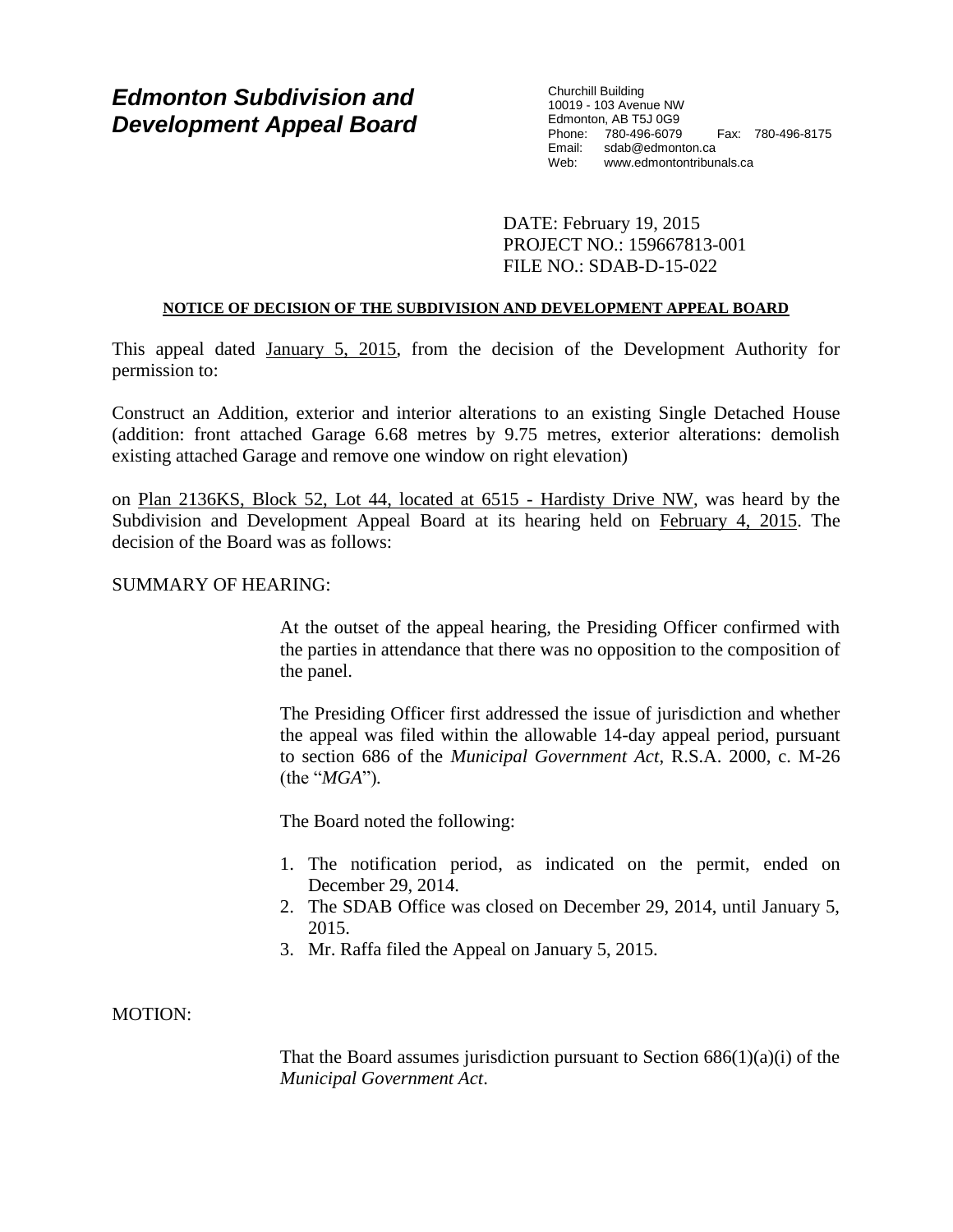#### REASONS FOR DECISION:

The Board finds the following:

1. Based on the evidence provided, the Board determined that the appeal was filed on January 5, 2015. Therefore, pursuant to section 22(2) of the *Interpretation Act*, R.S.A. 2000, c. I-8 and section 686(1)(a)(i) of the *MGA*, the appeal was filed within the allowable 14 days.

# SUMMARY OF HEARING CONTINUED:

The Board heard an appeal of the decision of the Development Authority to approve an application to construct an Addition, exterior and interior alterations to an existing Single Detached House (addition: front attached Garage 6.68 metres by 9.75 metres, exterior alterations: demolish existing attached Garage and remove one window on right elevation), located at 6515 Hardisty Drive NW. The subject site is zoned RF1 Single Detached Residential Zone and is located within the Mature Neighbourhood Overlay. The development permit application was approved with conditions and subsequently appealed by an adjacent property owner.

Prior to the hearing, the Board received a written submission from the Development Authority dated January 19, 2015.

The Board notes that no letters were received in support or opposition to the proposed development.

The Board heard from Mr. Raffa, the Appellant, who made the following points:

- 1. He was speaking on behalf of himself and his neighbour, Ms. Henderson, who wanted to avoid conflict with the neighbouring property owner.
- 2. The proposed development will increase the non-conformity of the property.
- 3. He provided the Board with three photographs showing properties in close proximity with garages that do not protrude past the front wall of the principal building, marked Exhibit "A".
- 4. He reviewed the variance powers of the Development Authority under Sections 11.3 and 11.4 of the Edmonton Zoning Bylaw.
- 5. In his opinion, the variances for the proposed development are not minor.
- 6. The proposed development will block his neighbour's view of the river valley.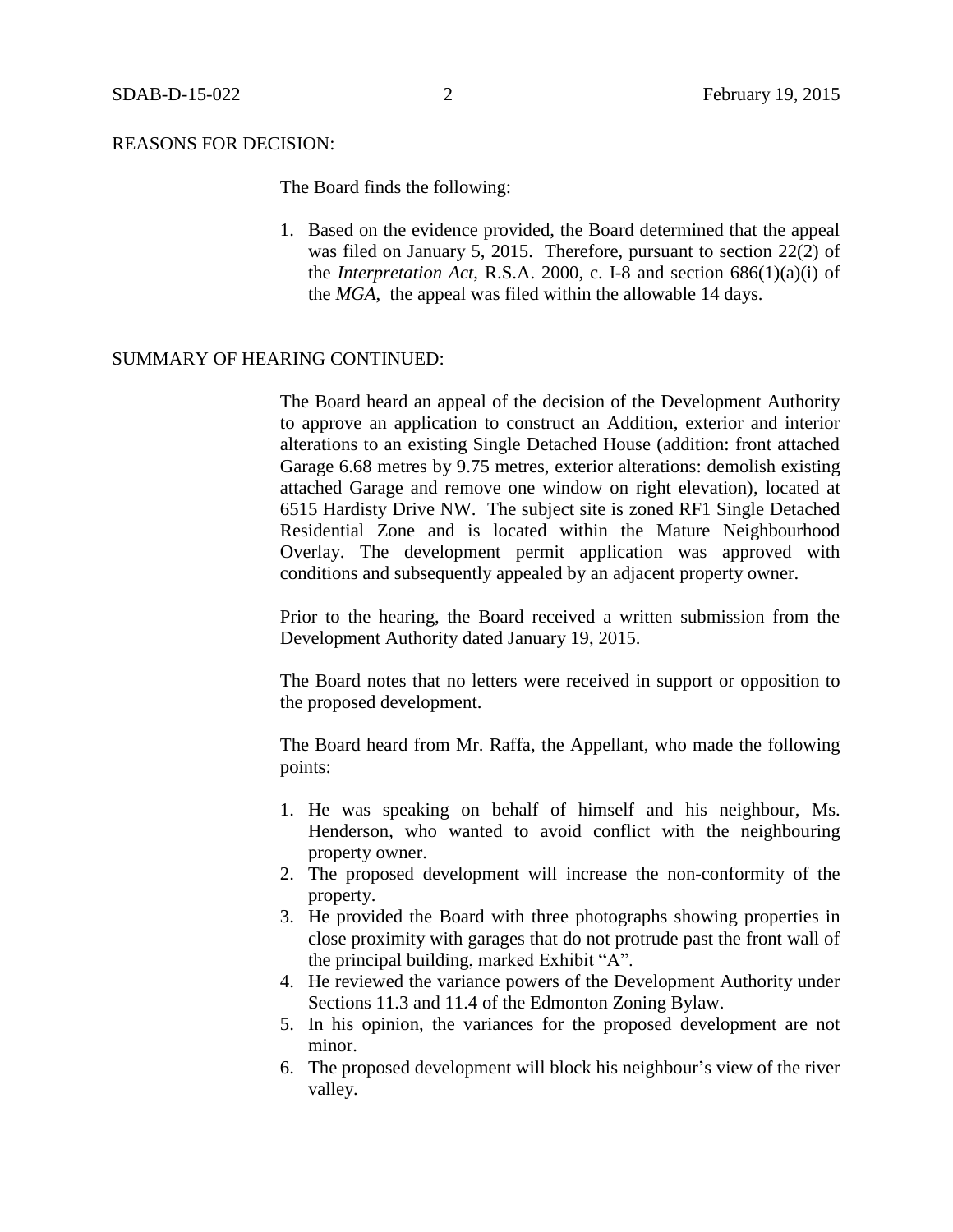#### SUMMARY OF HEARING CONTINUED:

In response to questions by the Board, Mr. Raffa provided the following information:

- 1. He does not know who owns the spruce tree between the subject Site and his neighbour's property.
- 2. He does not have an issue with any variances related to the back of the house.

The Board then heard from Mr. Zentner, representing the Sustainable Development Department, who made the following points:

- 1. The proposed development requires variances in the protrusion of the Garage and the Rear Setback to conform with the Edmonton Zoning Bylaw.
- 2. In his opinion, a variance of 4.49 metres in the Rear Setback and a variance to permit a 9.75 metre front projection are minor having a minimal if any impact on surrounding properties.
- 3. The neighbours were canvassed with respect to both variances and only one negative response received from the Appellant.
- 4. There is no expectation of a river valley view from a side window when a spruce tree is blocking much of that view.
- 5. The property became non-conforming in 2001 with the implementation of the Mature Neighbourhood Overlay.
- 6. The rear of the property is not changing.
- 7. While the front is changing, the purpose of the protrusion regulation respecting front attached Garages is to prevent the garage from dominating the front of a house.

The Board then heard from Ms. Lamb, representing the Respondent, 1222446 Alberta Inc. / Homes of Distinction, who was accompanied by Mr. Tonowski, the property owner, who together made the following points:

- 1. They have spoken with the adjacent property owner Ms. Henderson and provided a letter from her, marked Exhibit "B". It confirms she no longer has any concerns with the proposed development and that she has not authorized anyone to represent her at the hearing
- 2. The total Site Coverage will increase from 18 percent to 20 percent, which is much lower than the 40 percent Site Coverage permissible on the subject Site.
- 3. The proposed development will make the house more consistent with the streetscape as the inclusion of living space over the Garage will give the appearance that the Garage is flush with the house.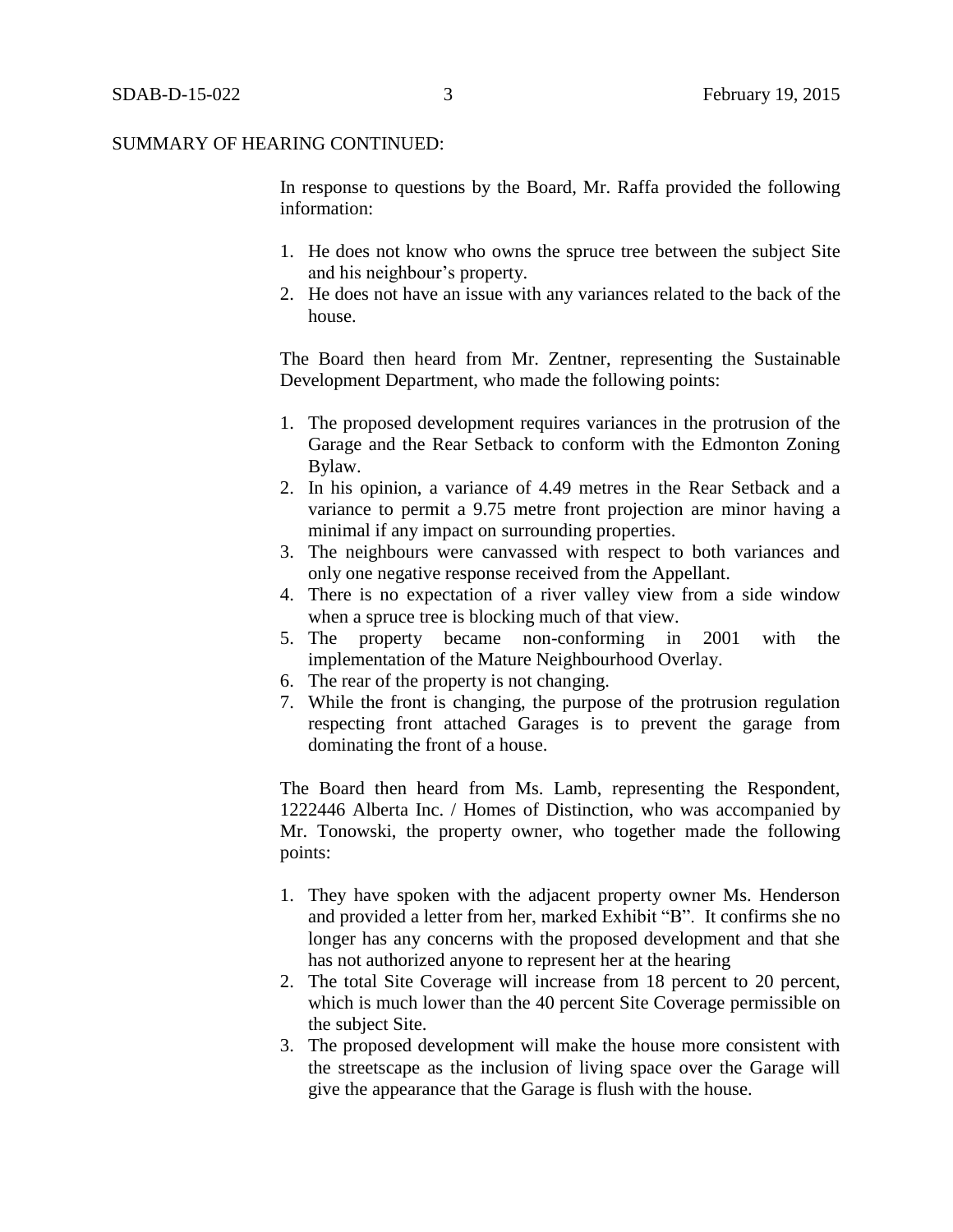- 4. They showed the Board several photographs of the surrounding area, marked Exhibit "C".
- 5. The photographs confirm that the spruce tree is located on the subject Site. The property owner has agreed with Ms. Henderson that the tree will be removed to improve her view of the River Valley.

In rebuttal, Mr. Raffa provided the following information:

- 1. There is one unnamed neighbor that is having second thoughts about agreeing to the Community Consultation provided with the development permit application.
- 2. He is not trying to stop the proposed development.

## DECISION:

that the appeal be DENIED and the decision of approval by the Development Authority be CONFIRMED, the proposed development is approved with the following variances and conditions:

#### Variances:

1. The deficiency of of 4.49 metres in the minimum Rear Setback required under Section 814.3(5) is permitted: the minimum required Rear Setback of 40 percent of Site depth is reduced from 17.79 metres to 13.30 metres)

2. The requirement under Section 814.3(11) which provides that if vehicular access is provided from a public roadway other than a Lane, a Garage may only protrude beyond the front wall of the principal building a distance that is characteristic of the majority of existing Garages on the blockface is waived and the projection of 9.75 metres per the submitted plans is permitted.

#### **Conditions**

- 1. The development shall be constructed in accordance with the stamped, redlined, and approved drawings.
- 2. The height of the principal building shall not exceed 8.6 metres nor 2 1/2 Storeys as per the height definition of Section 6.1(49).
- 3. Immediately upon completion of the exterior alterations, the site shall be cleared of all debris.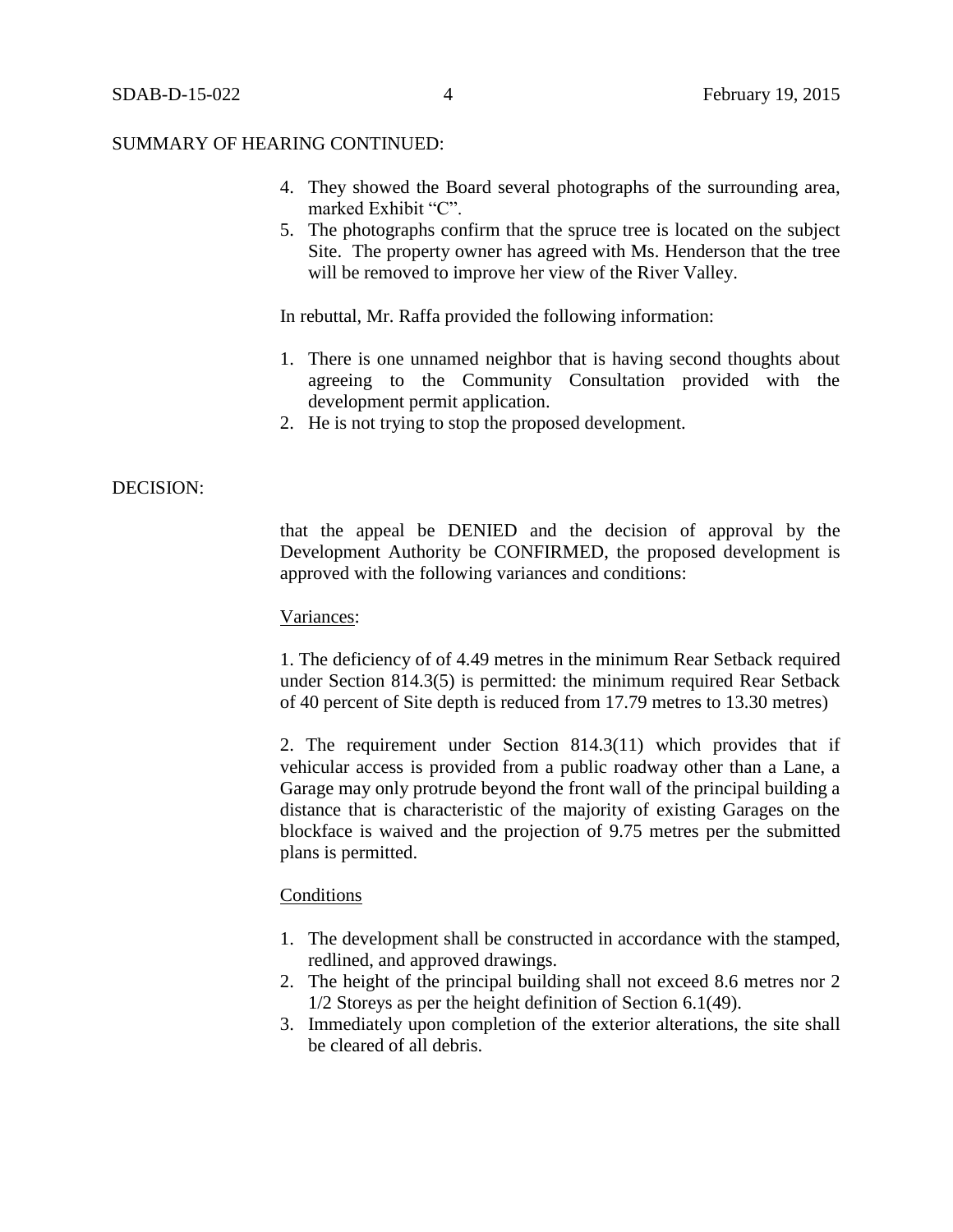#### DECISION CONTINUED:

4. As far as reasonably practicable, the design and use of exterior finishing materials used shall be similar to, or better than, the standard of surrounding development.

#### NOTES:

An approved Development Permit means that the proposed development has been reviewed only against the provisions of the Edmonton Zoning Bylaw. It does not remove obligations to conform with other legislation, bylaws or land title instruments such as the Municipal Government Act, the ERCB Directive 079, the Edmonton Safety Codes Permit Bylaw or any caveats, covenants or easements that might be attached to the Site.

Unless otherwise stated, all above references to section numbers refer to the authority under the Edmonton Zoning Bylaw 12800.

#### REASONS FOR DECISION:

The Board finds the following:

- 1. The proposed development is an addition to a Permitted Use in the RF1 Single Detached Residential Zone.
- 2. The existing building is a non-conforming building.
- 3. The Board accepts the reasoning of the Development officer that the two variances which will bring the proposed development into compliance with the Zoning Bylaw are minor and authorized pursuant to Section 643 of the Municipal Government Act and Section 11.3(3) of the Zoning Bylaw.
- 4. The variances are granted for the following reasons:
	- a. The property owner took extensive measures completing Community Consultation. All neighbouring property owners were aware of the proposed development and the two variances required and an overwhelming majority supported the proposed development.
	- b. There are a variety of house designs along the street; the majority of which include front attached Garages with second Storey habitable space directly above those Garages.
	- c. The proposed renovations will make the existing home more characteristic of the surrounding neighbourhood as the current projecting single storey attached Garage which protrudes from the two Storey Principal Dwelling will be replaced by an attached Garage with second Storey habitable space directly above it.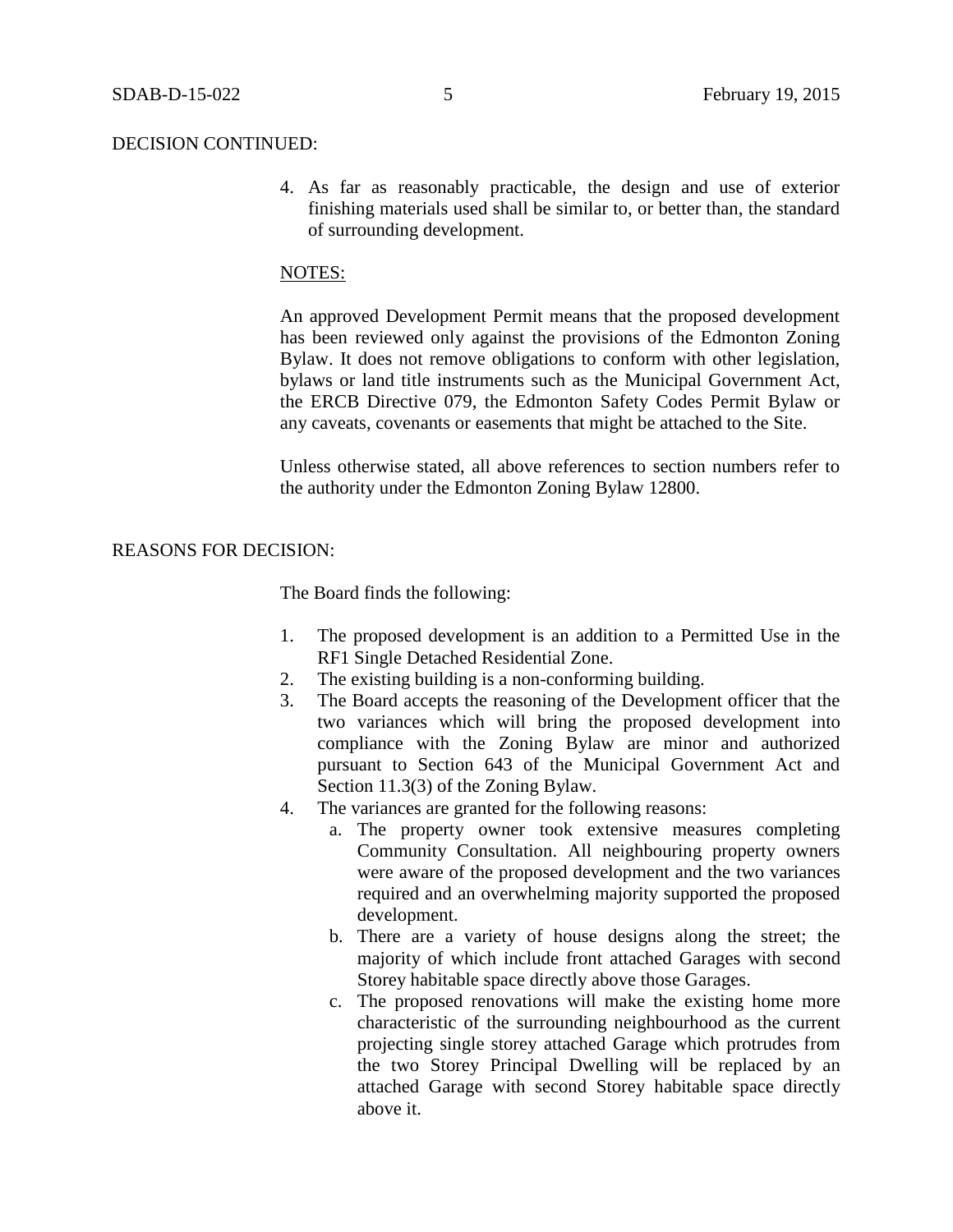- d. The proposed development is within the Front Setback requirements of the Mature Neighbourhood Overlay.
- e. The Board accepts the evidence submitted that the concerns of the adjacent property owner have been addressed, to her satisfaction, and that she is not represented by anyone at the hearing.
- f. The Board accepts the photographic evidence submitted by the Respondent, that the site lines of the adjacent neighbour will not be impacted by the proposed development.
- g. The projection of the front attached Garage is ameliorated by the front entry design which includes a front deck with arbor intended to be used as livable space.
- h. The curve of the front street also minimizes the impact of the projection.
- i. The proposed development will not increase the overall Height of the Principal Dwelling.
- j. The proposed development is approximately 20 percent Site Coverage, well under the 40 percent allowable Site Coverage.
- k. All parties agree that the Principal Dwelling has been located well back on the subject site for many years without known complaint or negative impact concerning its proximity to the rear property line.
- l. The proposed development will not change the location of the rear of the Principal Dwelling.
- 5. Based on the above, it is the opinion of the Board, that the proposed development will not unduly interfere with the amenities of the neighbourhood nor materially interfere with and affect the use, enjoyment and value of neighbouring parcels of land.

# **IMPORTANT INFORMATION FOR APPLICANT/APPELLANT**

1. **THIS IS NOT A BUILDING PERMIT.** A Building Permit must be obtained separately from the Sustainable Development Department, located on the 5th Floor, 10250 – 101 Street, Edmonton.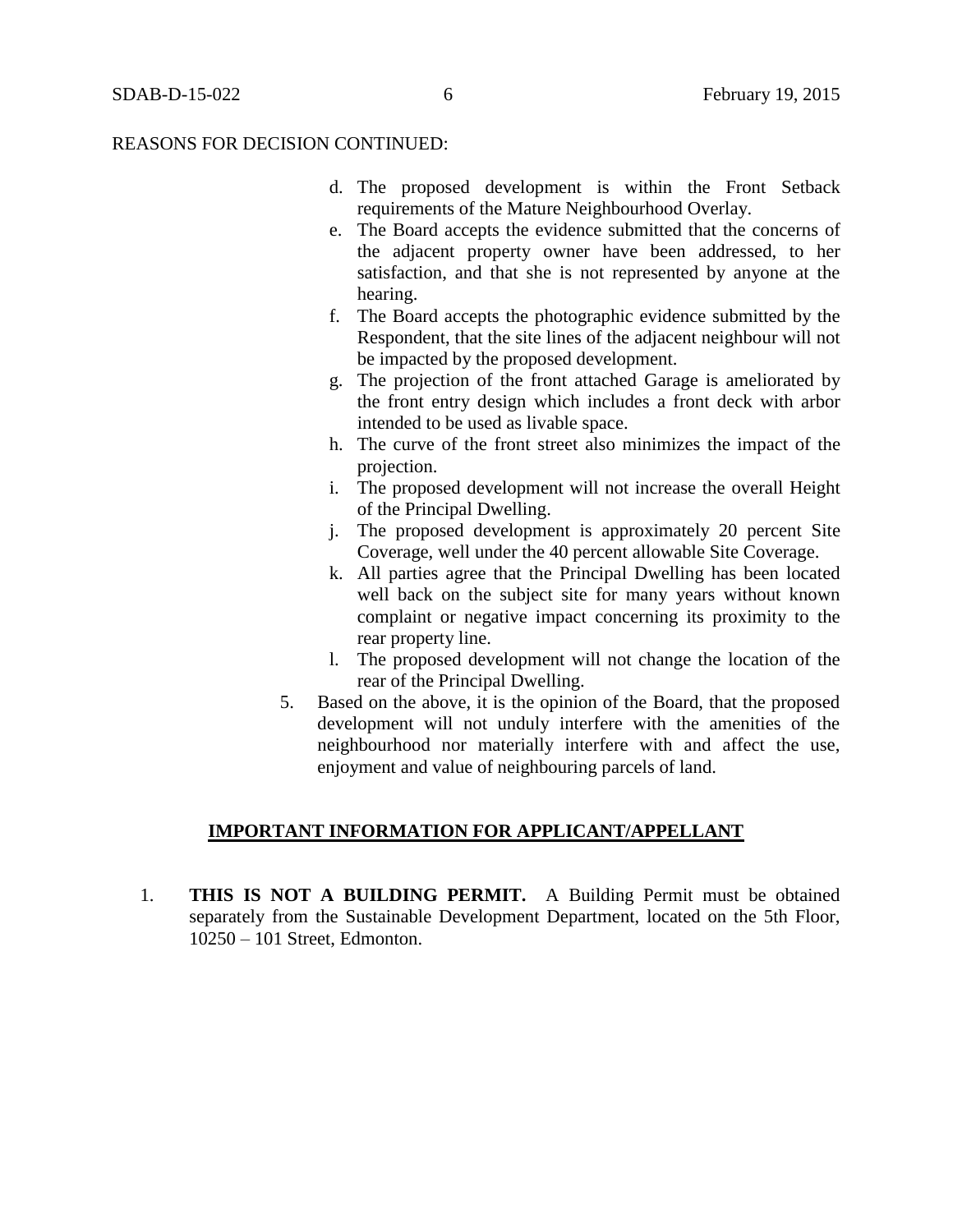- 2. When an application for a Development Permit has been approved by the Subdivision and Development Appeal Board, it shall not be valid unless and until any conditions of approval, save those of a continuing nature, have been fulfilled.
- 3. A Development Permit shall expire and shall no longer be valid after one year from the date of approval of the Permit, if no construction has been initiated. However, if the permit holder is unable to proceed pending a court decision involving the proposed development, time shall not run until such proceedings are finally completed. For further information, refer to Section 22 of the Edmonton Zoning Bylaw, 12800.
- 4. Notwithstanding clause (3) above, if a Building Permit is issued for the development within the twelve month period, the Development Permit issued therefore shall not lapse unless and until the Building Permit so issued is cancelled or allowed to lapse by virtue of work not having commenced within the statutory minimum period.
- 5. This decision may be appealed to the Alberta Court of Appeal on a question of law or jurisdiction under Section 688 of the Municipal Government Act, R.S.A. 2000, c. M-26. If the Subdivision and Development Appeal Board is served with notice of an application for leave to appeal its decision, such notice shall operate to suspend the Development Permit.
- 6. When a decision on a Development Permit application has been rendered by the Subdivision and Development Appeal Board, the enforcement of that decision is carried out by the Sustainable Development Department, located on the 5th Floor, 10250 – 101 Street, Edmonton.

Ms. K. Cherniawsky, Presiding Officer SUBDIVISION AND DEVELOPMENT APPEAL BOARD

CC:

NOTE: Citizens can call 311, 24-hours a day, every day of the year for access to City of Edmonton information, programs and services.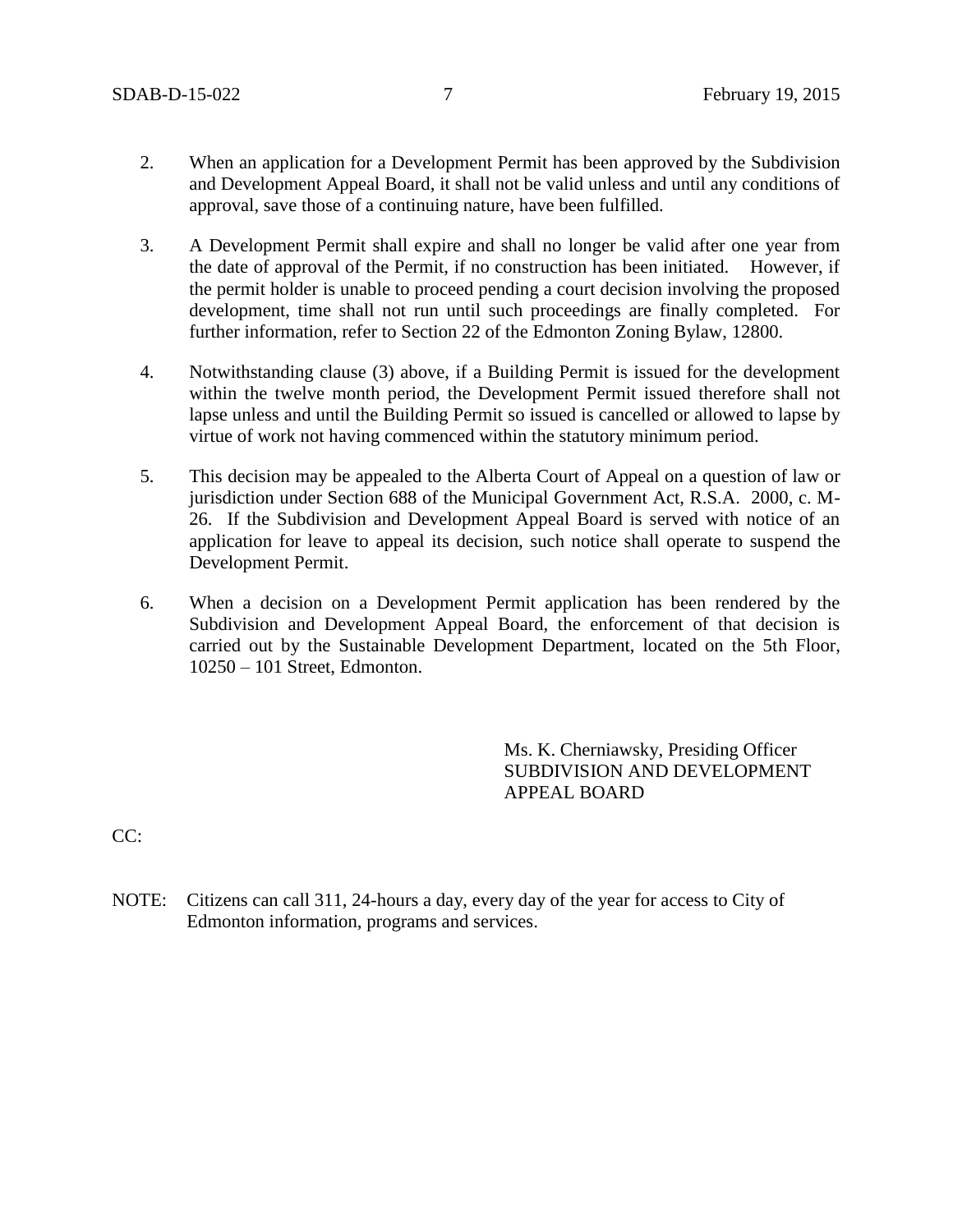# *Edmonton Subdivision and Development Appeal Board*

Churchill Building 10019 - 103 Avenue NW Edmonton, AB T5J 0G9 Phone: 780-496-6079 Fax: 780-496-8175 Email: sdab@edmonton.ca<br>Web: www.edmontontribur Web: www.edmontontribunals.ca

DATE: February 19, 2015 PROJECT NO.: 153227733-001 FILE NO.: SDAB-D-15-023

#### **NOTICE OF DECISION OF THE SUBDIVISION AND DEVELOPMENT APPEAL BOARD**

This appeal dated January 5, 2015, from the decision of the Development Authority for permission to:

Construct a Single Detached House with double attached garage/workshop, rear uncovered deck (4.80 square metres / 2.44 metres by 13.56 metres), front veranda, fireplace and basement development (not to be used as an additional dwelling)

on Plan 3734KS, Block 14, Lot 3A, located at 10826 - 60 AVENUE NW, was heard by the Subdivision and Development Appeal Board at its hearing held on February 4, 2015. The decision of the Board was as follows:

# SUMMARY OF HEARING:

At the outset of the appeal hearing, the Presiding Officer confirmed with the parties in attendance that there was no opposition to the composition of the panel.

The appeal was filed on time, in accordance with Section 686 of the *Municipal Government Act*, R.S.A. 2000, c. M-26 (the "*MGA*").

The Board heard an appeal of the decision of the Development Authority to approve an application to construct a Single Detached House with double attached garage/workshop, rear uncovered deck (4.80 square metres / 2.44 metres by 13.56 metres), front veranda, fireplace and basement development (not to be used as an additional dwelling) with a variance granted in Section 814.3(10) of the Edmonton Zoning Bylaw, subject to conditions, located at 10826 – 60 Avenue NW. The subject Site is zoned RF1 Single Detached Residential Zone. The approved development permit application was subsequently appealed by a neighbouring property owner.

The Board notes that two letters were received in opposition to the proposed development and one letter was received in support of the proposed development.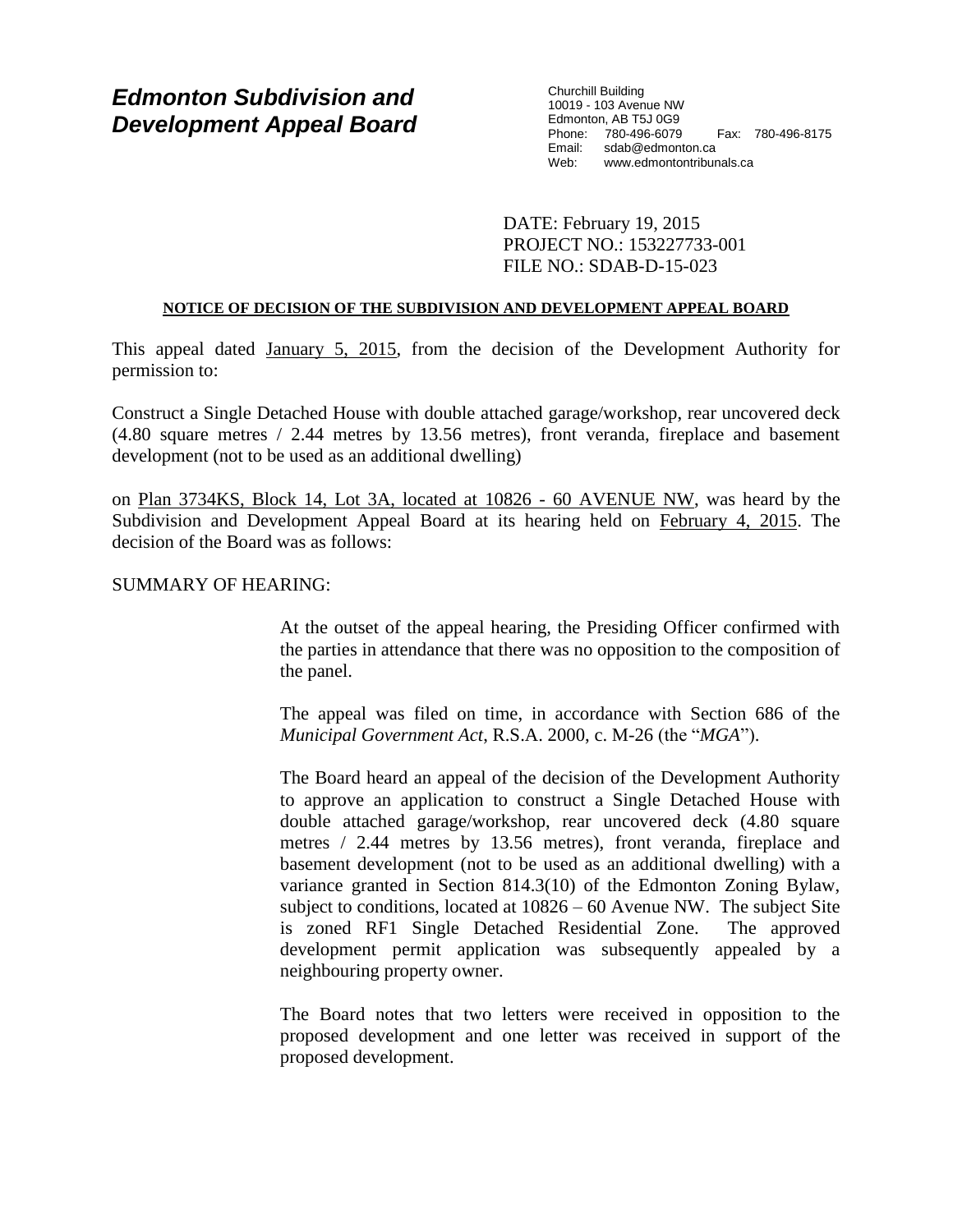# SUMMARY OF HEARING CONTINUED:

The Board heard from Ms. Schwarz, the Appellant, who made the following points:

- 1. She provided several photographs of the surrounding area, marked Exhibit "D" showing a variety of garages and means of vehicular access. Many houses have front vehicular access. Many houses, including those directly across street from the proposed development, have no rear Lane. Some houses do have rear Lanes.
- 2. From the information she was provided, she understands a variance is only for a hardship and she sees no hardship for the proposed development.
- 3. The neighbouring property owners received an approval for a large garage and two front driveways which are not being used properly as there are often four cars parked in front of the garage.
- 4. There is sufficient space in the rear of the subject property to build a large garage with access from the rear Lane leaving the front street beautiful and characteristic of the neighbourhood.
- 5. She reiterated that there is no hardship for the property owner, which would necessitate a front drive garage and rear Lanes should be used for garages.

The Presiding Officer indicated to Ms. Schwarz that there is only one variance with the proposed Permitted Use development: front vehicular access. The Presiding Officer indicated that the Board's standard to determine the appropriateness of that variance is set out in Section 687(3) of the MGA: whether the proposed development would materially interfere with the amenities of the neighbourhood or materially interfere with or affect the use, enjoyment or value of neighbouring parcels of land.

In response to questions by the Board, Ms. Schwarz provided the following information:

- 1. In her opinion, the proposed development is not characteristic of the neighbourhood and a garage in the rear is normal in the neighbourhood.
- 2. She has a double garage at the rear of her property.
- 3. Asked about the map submitted by Ms. Wittaker, an opposed neigbour that shows the homes on 60 Avenue with front vehicular access on lots with rear Lane access, she stated the front drive garages are not characteristic as the subject Site has a rear Lane, which should be used to access a garage.
- 4. She reiterated that there is no hardship for the property owner.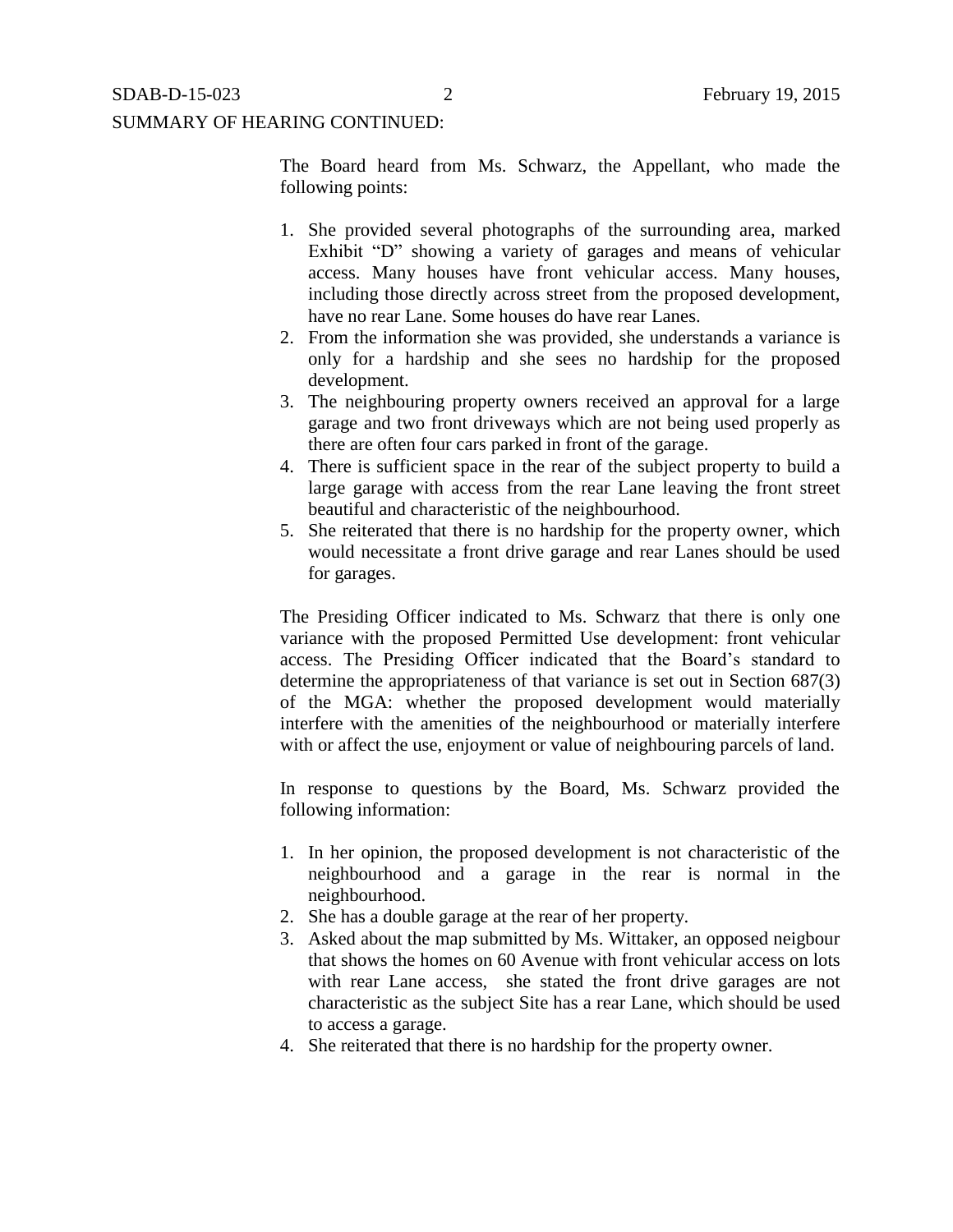5. Ms. Schwarz agreed that several properties with an abutting rear Lane on 60 Avenue also have front vehicular access.

The Board then heard from Mr. Robinson, representing the Sustainable Development Department, who made the following points:

- 1. He provided an aerial photograph indicating eight properties on the blockface have front vehicular access and an abutting rear Lane, marked Exhibit "A".
- 2. He provided an updated memorandum from Transportation Services, dated January 29, 2015, marked Exhibit "B".
- 3. Front drive garages are characteristic of the neighbourhood.
- 4. He confirmed that 15 houses on the blockface have front vehicular access.

The Board then heard from Mr. Haldane, legal counsel for the Respondent, Mr. Nisbet, who made the following points:

1. He provided the Board with documentation, marked Exhibit "C".

The Presiding Officer indicated that the Board would adjourn for a short time to allow all parties time to review Exhibit "C".

Upon reconvening, Mr. Haldane made the following points:

- 1. The photos in TAB 7 of Exhibit "C", show there is restrictive access to the property through the narrow dead end rear Lane.
- 2. TAB 6 of Exhibit "C" shows that the Mature Neighbourhood Overlay covers a large portion of the city. It works well for typical mature areas with long rectangular lots and two exit rear Lanes, but not so well here given the unique nature of the area.
- 3. There is a hardship to the property owner as he will have to access the dead end rear Lane from 60A Avenue.
- 4. The map in TAB 6 of Exhibit "C" shows the properties along 60 Avenue that have front vehicular access. Six of twelve properties that can access the Lane also have front vehicular access. Sixteen of thirtyone properties on the blockface have front vehicular access.
- 5. The proposed development meets all requirements for front vehicular access other than the lack of a back Lane and the existence of a treed boulevard.
- 6. Pedestrian traffic in the area is not interrupted with front drive garages.
- 7. There is support from neighbouring property owners indicated in the Community Consultation per TAB 4 of Exhibit "C".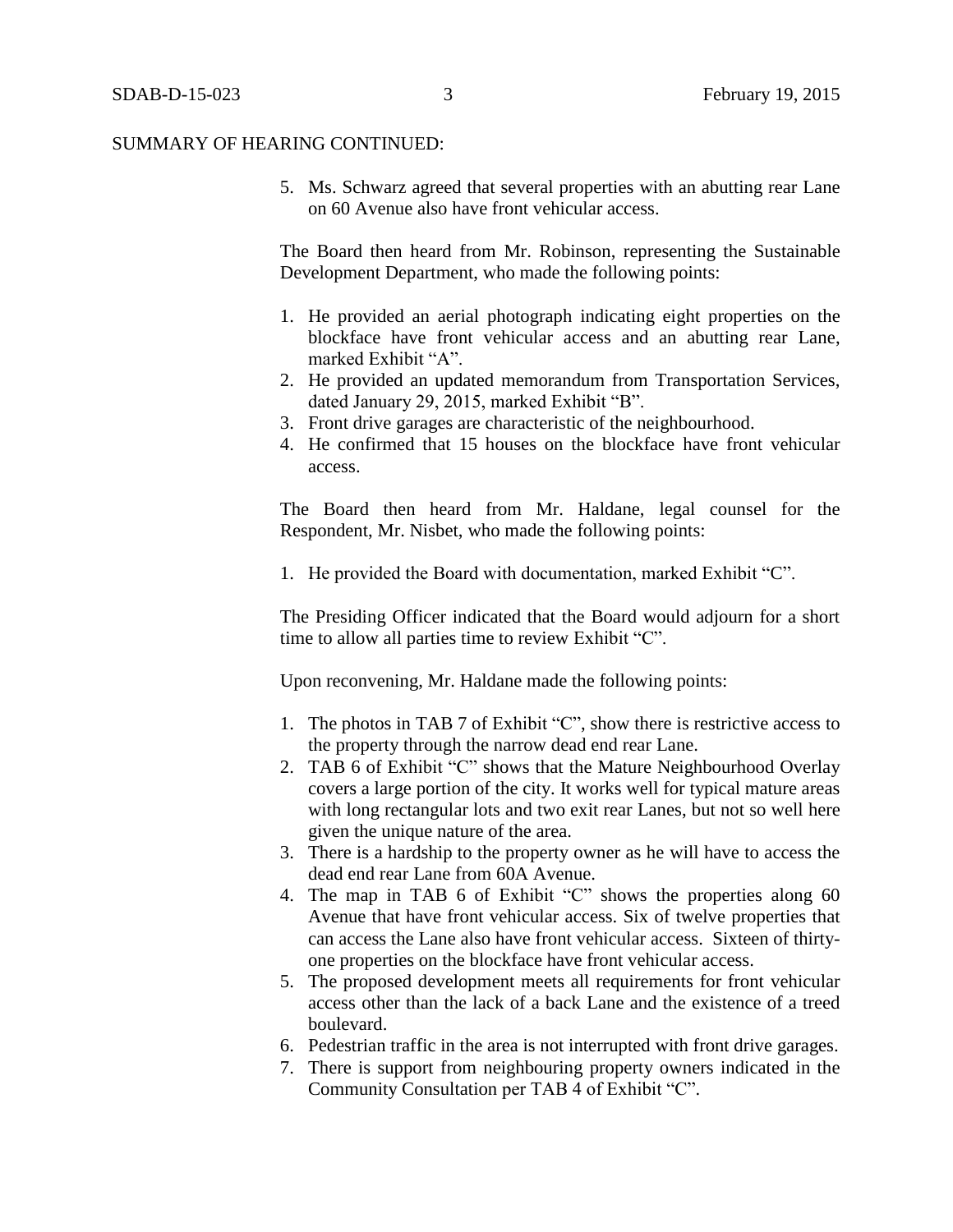#### SUMMARY OF HEARING CONTINUED:

- 8. Most of the objections do not deal with the sole variance, front vehicular access.
- 9. No evidence was submitted to indicate that the proposed development with front vehicular access will unduly interfere with the amenities of the neighbourhood nor materially interfere with and affect the use, enjoyment and value of neighbouring parcels of land.

In rebuttal, Ms. Schwarz provided the following information:

- 1. The majority of the neighbours are not in support of the proposed development.
- 2. In her opinion, garages should be located in the rear and accessed from the rear Lane.
- 3. She protested the appeal process and felt that she was misinformed.
- 4. She thought the appeal was about the garage itself and did not realize the only question was as to whether or not a variance granted for the front vehicular access should be granted.
- 5. In her opinion, she was misled by the Sustainable Development Department.

#### DECISION:

that the appeal be DENIED and the decision of approval by the Development Authority waiving the requirements in Section 814.3(10) and allowing front vehicular access be CONFIRMED, subject to the following conditions:

- 1. Any future deck enclosure or cover requires a separate development and building permit approval.
- 2. Height to top of deck railing from grade not to exceed 1.85 metres.
- 3. Any future deck development greater than 0.6 metres (2 feet) in height will require development and building permit approvals.
- 4. The proposed basement development shall not be used as an additional dwelling unit.
- 5. The height of the principal building shall not exceed 8.60 metres nor 2 1/2 Storeys as per the height definition of Section 6.1(36) of the Edmonton Zoning Bylaw 12800.
- 6. The proposed basement development shall not be used as an additional dwelling unit.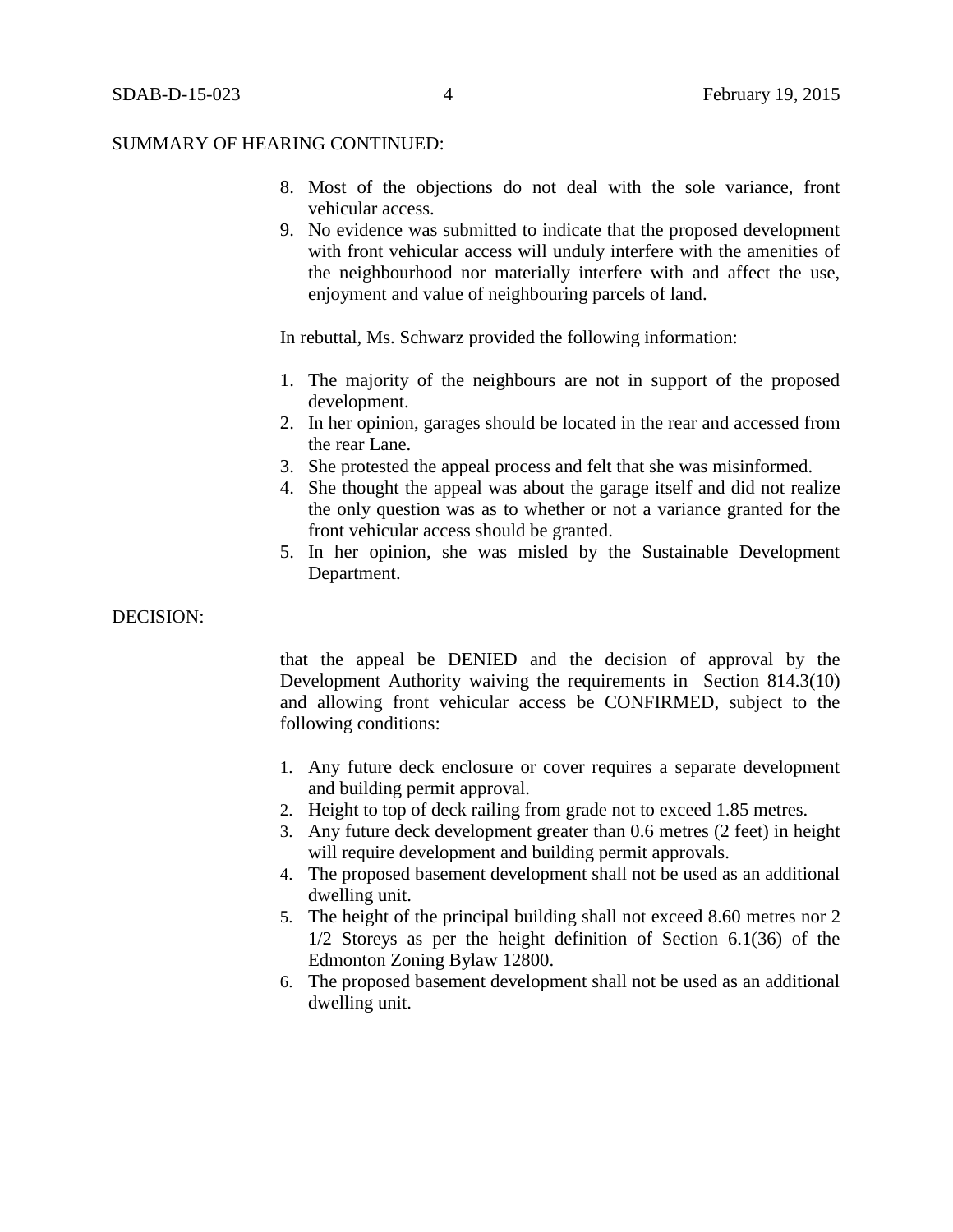#### DECISION CONTINUED:

- 7. All yards, visible from a public roadway other than a lane, shall be seeded or sodded within eighteen (18) consecutive months of the issuance of an Occupancy Certificate for the development. Alternative forms of landscaping may be substituted for seeding or sodding as specified in Section 55.2(4)(b).
- 8. Notwithstanding the Landscaping regulations of Section 55 of this Bylaw, where new development consists of replacement or infill within areas of existing housing, Landscaping shall be implemented as a component of such new development in order to replace vegetation removed during construction or to reinforce an established Landscaping context in the area.
- 9. The proposed 6.0 metres crossing to 60 Avenue with the alignment, located 1.58 metres from the south corner pin, shall be constructed as a private crossing as per the City of Edmonton Design and Construction Standards. This is alignment provides a 0.5 metres of curing in between the edge of the flare and the extension of the property line to the street.
- 10. The approximate remaining 1.6m of the existing access to 60 Avenue, adjacent to the south corner pin, must be removed and the curb and gutter constructed and the boulevard restored to grass. The removal of this portion of the existing access must be included as a requirement of the crossing permit.
- 11. There is an existing boulevard tree adjacent to the proposed access that must be protected during construction. A minimum clearance of 3.0m must be maintained between access and the trunk of the tree. A Forestry Representative must be present during the construction of the access. The owner/applicant must contact Marshall Mithrush of Community Services (780-496-4953) prior to construction. The costs for any required hoarding and/or root-cutting shall be borne by the applicant.
- 12. A crossing permit and a Fill in permit is required. Please contact Val Gordychuk at 780-496-6733 to obtain the crossing permit.

Note: The applicant should be advised that there may be complications in obtaining a Development Permit for future house additions because of the maximum allowable site coverage.

Note: Lot grades must match the Engineered approved lot grading plans for the area. Contact Drainage Services at 780-496-5500 for lot grading inspection inquiries.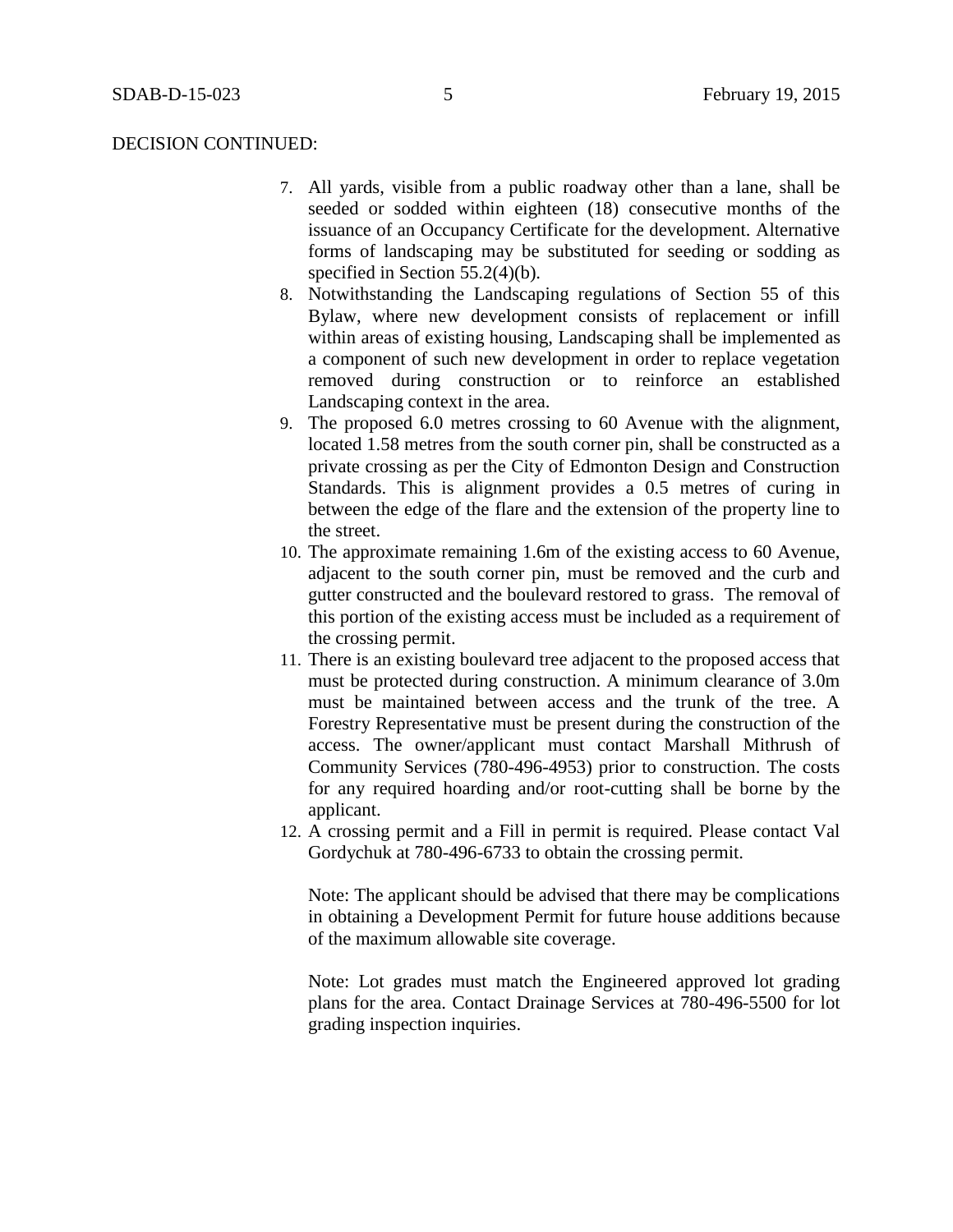#### DECISION CONTINUED:

Note: An approved Development Permit means that the proposed development has been reviewed against the provisions of this bylaw. It does not remove obligations to conform with other legislation, bylaws or land title instruments such as the Municipal Government Act, the Edmonton Building Permit Bylaw or any caveats, covenants or easements that might be attached to the Site. (Reference Section 5.2).

#### REASONS FOR DECISION:

The Board finds the following:

- 1. The proposed development a Single Detached House, is a Permitted Use in the RF1 Single Detached Residential Zone.
- 2. The proposed development complies with all regulations in the Edmonton Zoning Bylaw except for the front vehicular access requirements in Section 814.3(10).
- 3. Section 814.3(10) of the Edmonton Zoning Bylaw provides:
	- 1. Regardless of whether a Site has existing vehicular access from the front or flanking public roadway, there shall be no such access where an abutting Lane exists, and
		- a. a Treed Landscaped Boulevard is present along the roadway adjacent to the property line;
		- b. the Site Width is less than 15.5 metres; or
		- c. fewer than 50 percent of principal Dwellings on the blockface have vehicular access from the front or flanking roadway.
- 4. The Board grants the variance for the following reasons:
	- a. Based on the evidence submitted:
		- i. a variety of garage and vehicular access configurations exist in the area;
		- ii. front attached garages are characteristic of the area;
		- iii. front vehicular access is characteristic of the neighbourhood, the blockface and the opposing blockface;
		- iv. a majority of the properties on the blockface have vehicular access from the front or flanking roadway;
		- v. based on Exhibit "A" provided by the Development Officer, many of the properties on the blockface (including the subject site and both adjacent properties) have front vehicular access and an abutting rear Lane.
	- b. No evidence was submitted that a variance to allow front vehicular access will adversely affect the neighbourhood.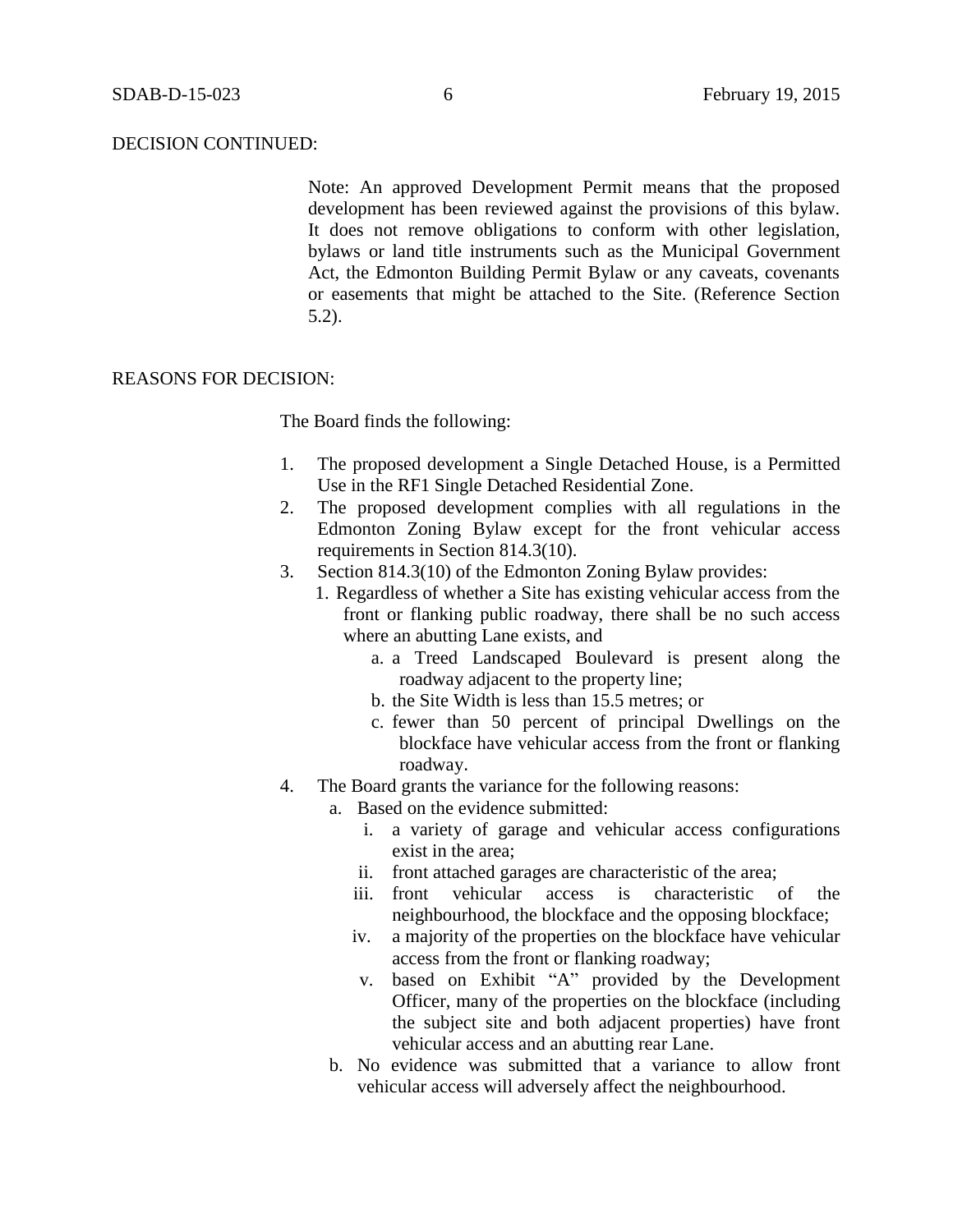## REASONS FOR DECISION CONTINUED:

- c. Transportaion Services has reviewed the application and agreed to a curb crossing request from the front roadway, subject to conditions which include preservation of an existing boulevard tree and fill in of the existing front vehicular access.
- d. The Respondent conducted Community Consultation as is required in Section 814.3(24) of the Mature Neighbourhood Overlay and provided written evidence of support from fourteen of the twenty one properties within the notification zone.
- e. While letters were received in opposition; many of the objections deal with design of the dwelling and do not address material impacts of the sole variance: front vehicular access.
- f. As the subject site previously had front vehicular access, the proposed development will make no material change to the existing situation in the abutting rear Lane.
- 5. The Board notes that the Mature Neighbourhood Overlay applies to many neighbourhoods and the regulations therein were drafted for areas typified by long rectangle lots, rear detached Garages and an abutting rear Lanes accessible from both ends of the block. This is not a typical neighbourhood or block. Some properties have rear Lanes and others do not. Lots vary significantly in size and configuration.
- 6. The Board acknowledges that the unusual configuration of lots on this block together with the location of the property with respect to the dead-end Lane results in rear vehicular access to the property being further than that one might expect on a typical block within a mature neighbourhood.
- 7. Based on the above, it is the opinion of the Board, that the proposed development will not unduly interfere with the amenities of the neighbourhood nor materially interfere with and affect the use, enjoyment and value of neighbouring parcels of land.

# **IMPORTANT INFORMATION FOR APPLICANT/APPELLANT**

1. **THIS IS NOT A BUILDING PERMIT.** A Building Permit must be obtained separately from the Sustainable Development Department, located on the 5th Floor, 10250 – 101 Street, Edmonton.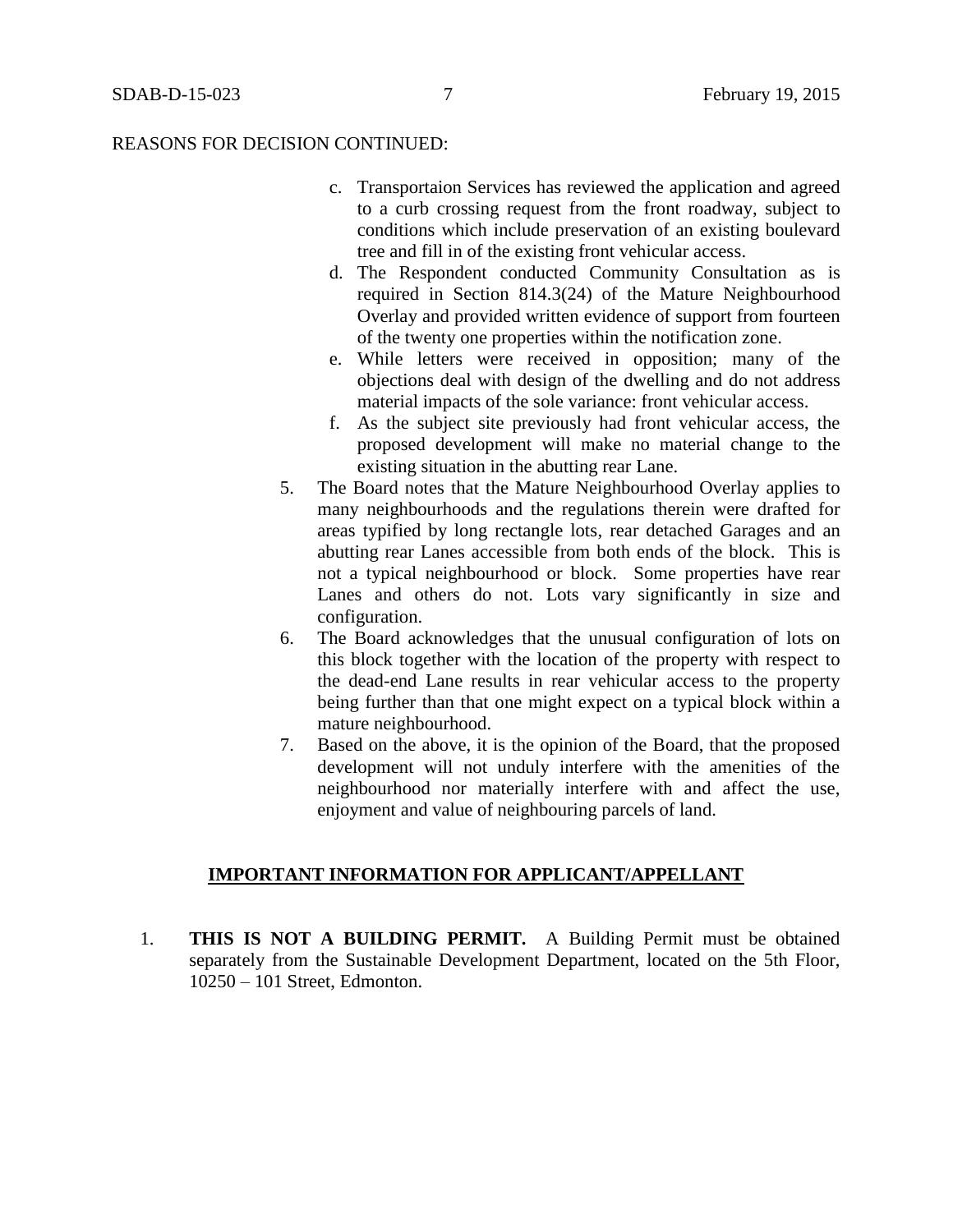- 2. When an application for a Development Permit has been approved by the Subdivision and Development Appeal Board, it shall not be valid unless and until any conditions of approval, save those of a continuing nature, have been fulfilled.
- 3. A Development Permit shall expire and shall no longer be valid after one year from the date of approval of the Permit, if no construction has been initiated. However, if the permit holder is unable to proceed pending a court decision involving the proposed development, time shall not run until such proceedings are finally completed. For further information, refer to Section 22 of the Edmonton Zoning Bylaw, 12800.
- 4. Notwithstanding clause (3) above, if a Building Permit is issued for the development within the twelve month period, the Development Permit issued therefore shall not lapse unless and until the Building Permit so issued is cancelled or allowed to lapse by virtue of work not having commenced within the statutory minimum period.
- 5. This decision may be appealed to the Alberta Court of Appeal on a question of law or jurisdiction under Section 688 of the Municipal Government Act, R.S.A. 2000, c. M-26. If the Subdivision and Development Appeal Board is served with notice of an application for leave to appeal its decision, such notice shall operate to suspend the Development Permit.
- 6. When a decision on a Development Permit application has been rendered by the Subdivision and Development Appeal Board, the enforcement of that decision is carried out by the Sustainable Development Department, located on the 5th Floor, 10250 – 101 Street, Edmonton.

Ms. K. Cherniawsky, Presiding Officer SUBDIVISION AND DEVELOPMENT APPEAL BOARD

 $CC:$ 

NOTE: Citizens can call 311, 24-hours a day, every day of the year for access to City of Edmonton information, programs and services.